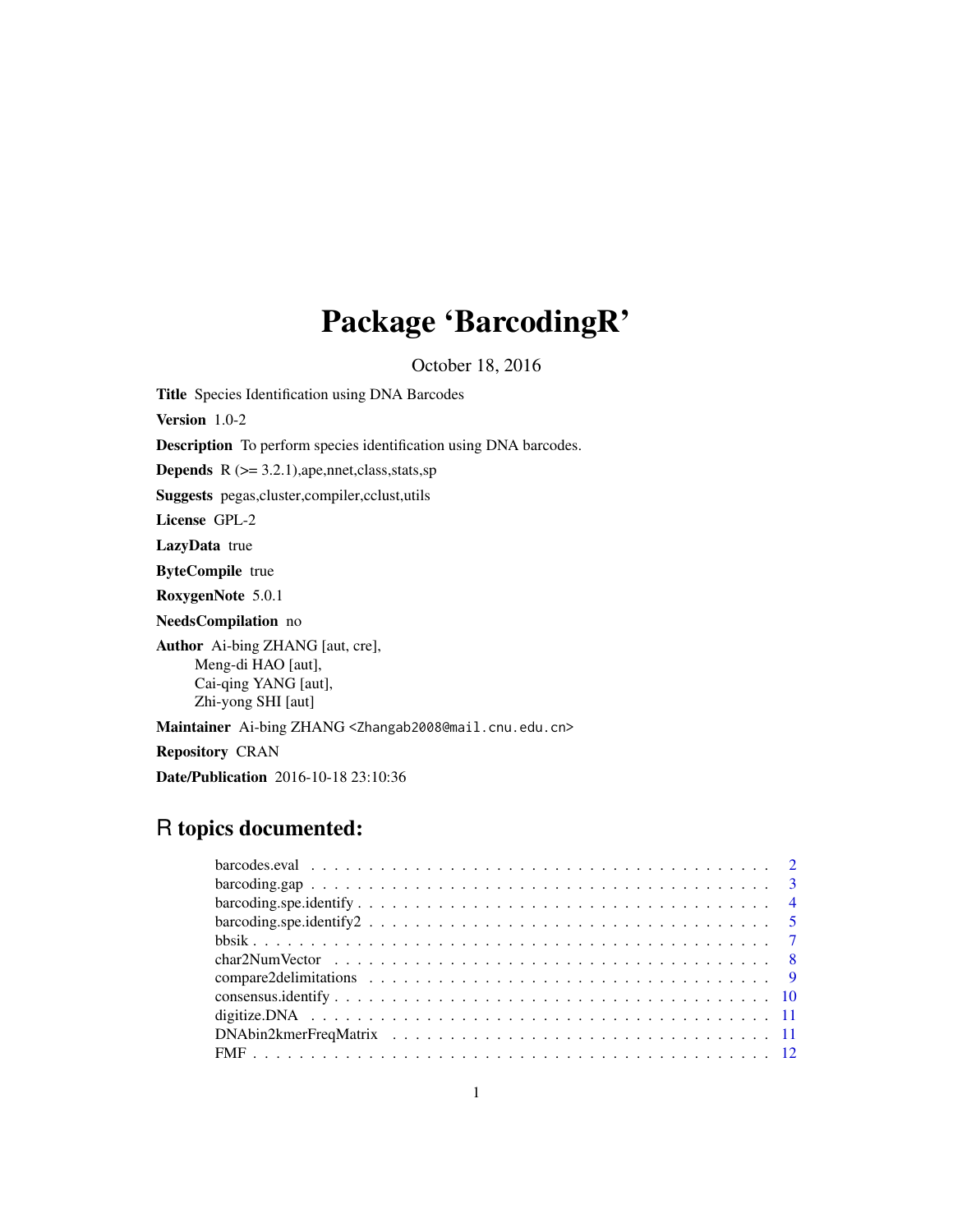# <span id="page-1-0"></span>2 barcodes.eval

| Index | 24 |
|-------|----|

barcodes.eval *Barcodes Evaluation*

# Description

Evaluate two barcodes using species identification success rate criteria.

# Usage

```
barcodes.eval(barcode1, barcode2, kmer1 = kmer1, kmer2 = kmer2)
```
# Arguments

| barcode1 | object of class "DNAbin" based on barcode1, which contains taxon information.                                                                            |
|----------|----------------------------------------------------------------------------------------------------------------------------------------------------------|
| barcode2 | object of class "DNAbin" based on barcode2, which contains taxon information.                                                                            |
| kmer1    | a numeric to indicate the length of kmer1 for barcode1, the optimal kmer could<br>be found by the function optimize.kmer() before running this function. |
| kmer2    | a numeric to indicate the length of kmer2 for barcode2, see above.                                                                                       |

#### Value

a list containing p\_value of prop.test(), and so on.

# Author(s)

Ai-bing ZHANG, PhD. CNU, Beijing, CHINA.

# References

zhangab2008 (at) mail. cnu. edu. cn.

# See Also

prop.test()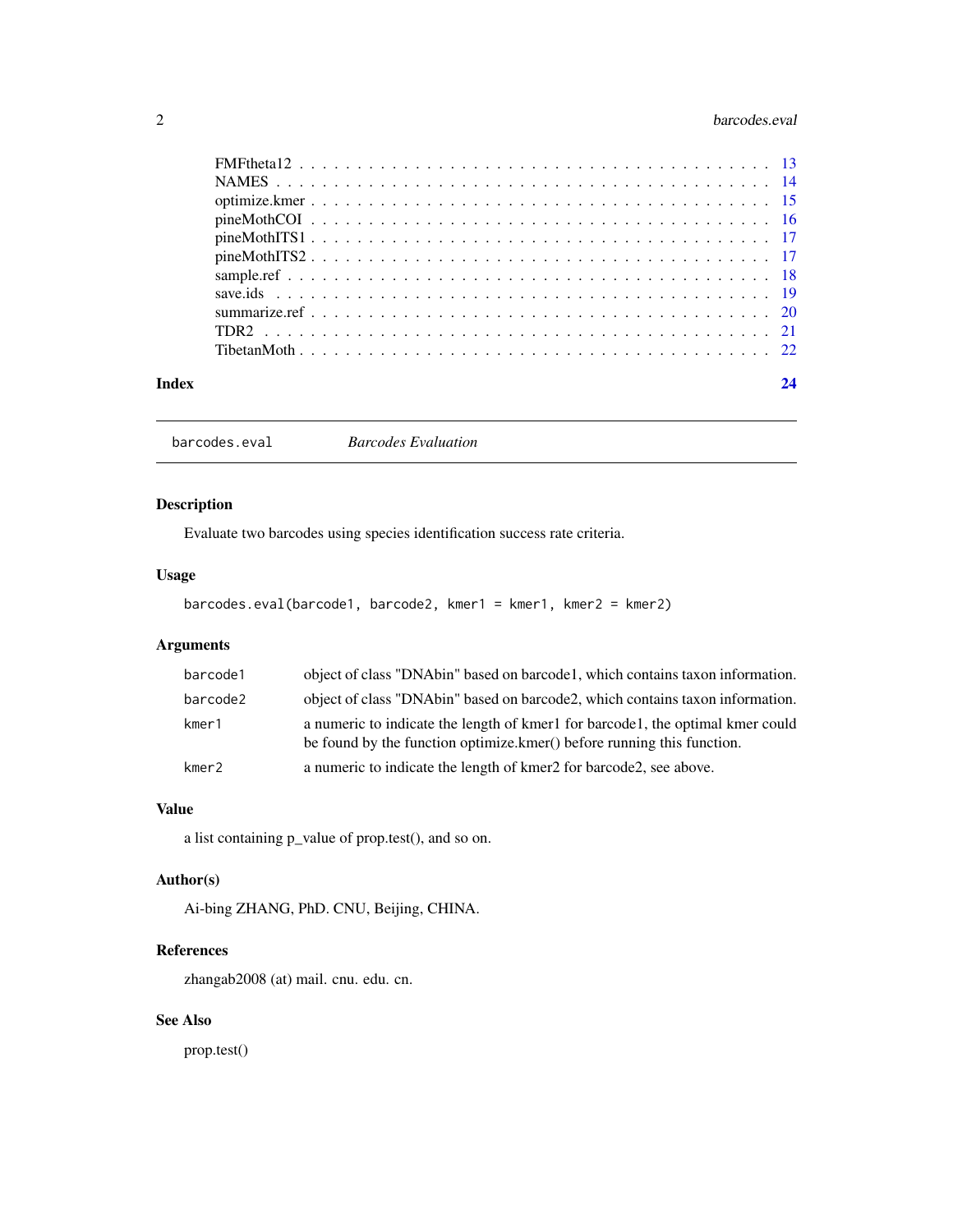# <span id="page-2-0"></span>barcoding.gap 3

#### Examples

```
data(TibetanMoth)
barcode1<-as.DNAbin(as.character(TibetanMoth[1:30,]))
barcode2<-barcode1
b.eval<-barcodes.eval(barcode1,barcode2,kmer1=1,kmer2=3)
b.eval
```
barcoding.gap *Barcoding Gap Calculation*

#### Description

Calculation of DNA barcoding gap. Besides K2P distance, raw distance and euclidean could also be used for calculation DNA barcoding gap.

# Usage

 $barcoding.gap(ref, dist = dist)$ 

#### **Arguments**

| ref  | object of class "DNAbin" used as a reference dataset, which contains taxon in-<br>formation. |
|------|----------------------------------------------------------------------------------------------|
| dist | a character string which takes one of ("raw","K80","euclidean").                             |

#### Value

a list indicates the summary statistics of interspecific and intraspecific genetic distance, such as k2P distance.

#### Note

the current version of the function can only be used for protein-coding barcodes, such as, COI. The futuren version may incorporate calculation for non-coding barcodes,for instance, ITS1, ITS2.

#### Author(s)

Ai-bing ZHANG, PhD. CNU, Beijing, CHINA, contact at zhangab2008(at)mail.cnu.edu.cn

#### References

Meyer, Christopher P., and Gustav Paulay. (2005). "DNA barcoding: error rates based on comprehensive sampling.".PLoS biology 3.12: e422.

F. Jiang, Q. Jin, L. Liang, A.B. Zhang,and Z.H. Li.(2014). Existence of Species Complex Largely Reduced Barcoding Success for Invasive Species of Tephritidae: A Case Study in Bactrocera spp. Mol Ecol Resour. 14(6):1114-1128 DOI: 10.1111/1755-0998.12259.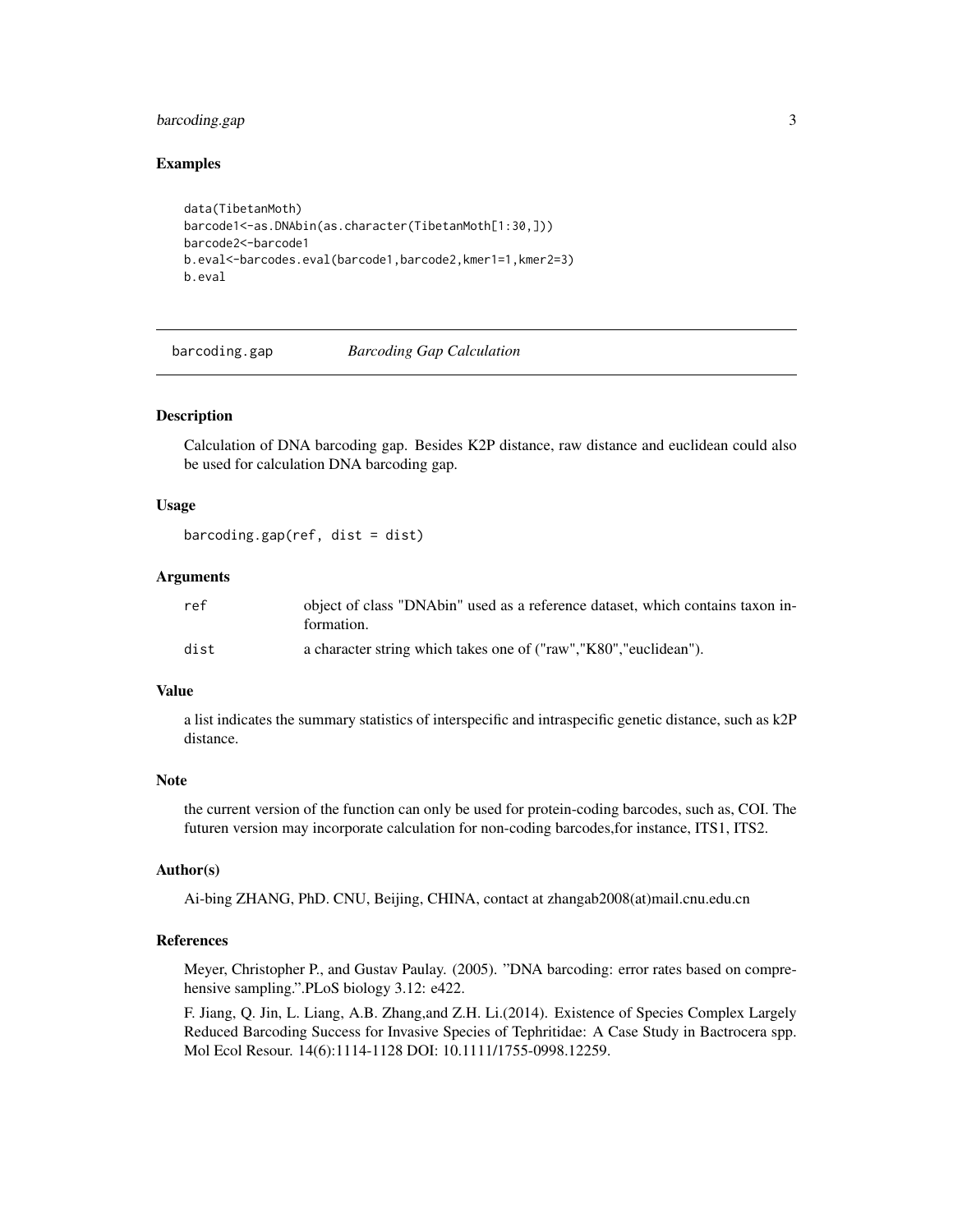## Examples

```
data(TibetanMoth)
TibetanMoth<-as.DNAbin(as.character(TibetanMoth[1:20,]))
b.gap<-barcoding.gap(ref=TibetanMoth,dist="K80")
b.gap
```
barcoding.spe.identify

*Species Identification using Protein-coding Barcodes*

#### Description

Species identification using protein-coding barcodes with different methods,including BP-based method (Zhang et al. 2008), fuzzy-set based method (Zhang et al. 2012), Bayesian-based method (Jin et al. 2013).

#### Usage

```
barcoding.spe.identify(ref, que, method = "bpNewTraining")
```
#### Arguments

| ref    | object of class "DNAbin" used as a reference dataset, which contains taxon in-<br>formation.                                                                                                                                          |
|--------|---------------------------------------------------------------------------------------------------------------------------------------------------------------------------------------------------------------------------------------|
| que    | object of class "DNAbin", whose identities (species names) need to be inferred.                                                                                                                                                       |
| method | a character string indicating which method will be used to train model and/or<br>infer species membership. One of these methods ("fuzzyId", "bpNewTraining",<br>"bpNewTrainingOnly", "bpUseTrained", "Bayesian") should be specified. |

#### Value

a list containing model parameters used, species identification success rates using references, query sequences, species inferred, and corresponding confidence levels (bp probability for BP-based method / FMF values for fuzzy set theory based method) when available.

#### Note

functions fasta2DNAbin() from package:adegenet and read.dna() from package:ape were used to obtain DNAbin object in our package. The former is used to read large aligned coding DNA barcodes, the latter unaligned ones. ref and que should be aligned with identical sequence length. We provided a pipeline to perform fast sequences alignment for reference and query sequences. Windows users could contact zhangab2008(at)mail.cnu.edu.cn for an exec version of the package. For very large DNA dataset, read.fas() package:phyloch is strongly suggested instead of fasta2DNAbin() since the latter is very slow.

<span id="page-3-0"></span>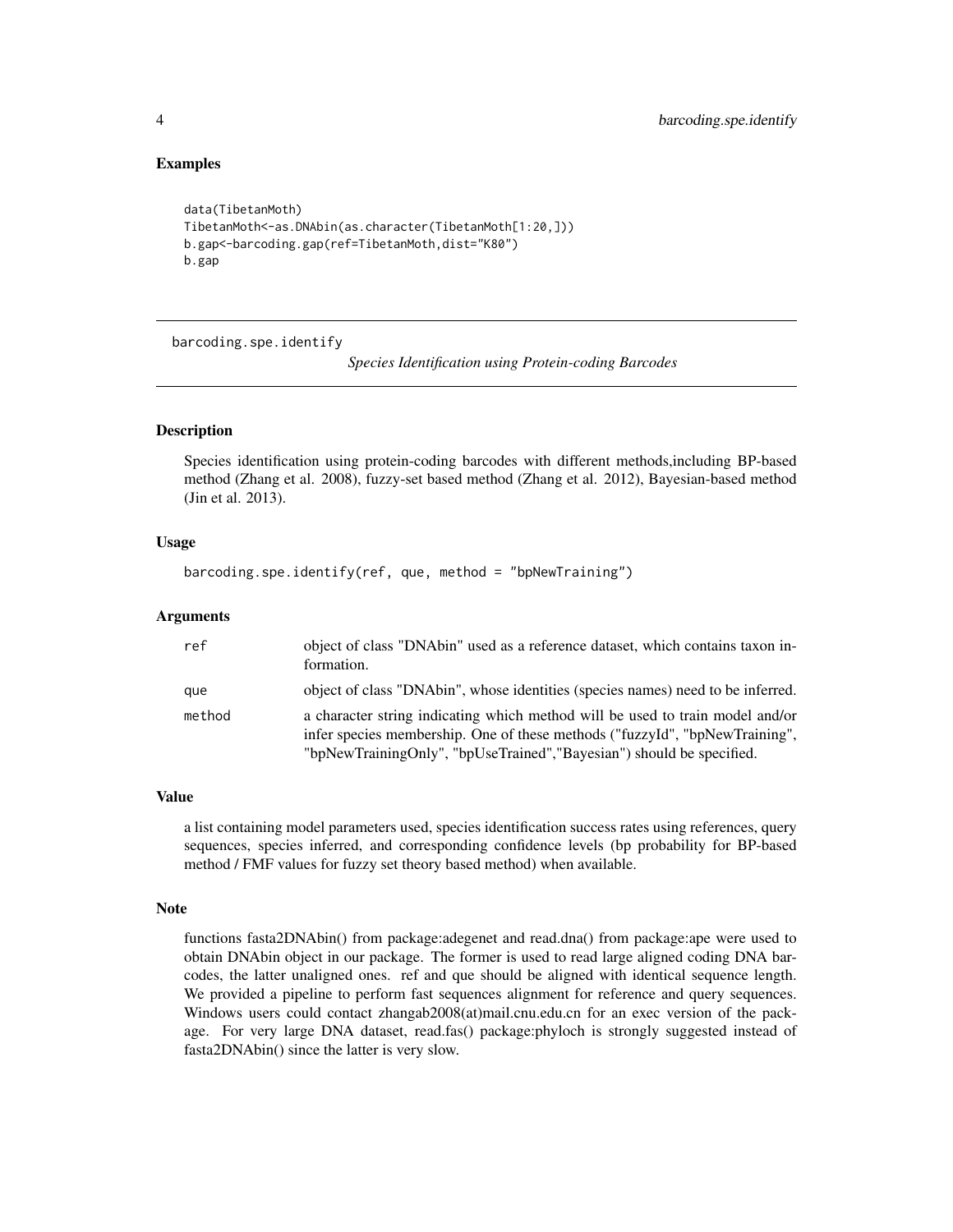#### <span id="page-4-0"></span>Author(s)

Ai-bing ZHANG, PhD. CNU, Beijing, CHINA, contact at zhangab2008(at)mail.cnu.edu.cn

#### References

Zhang, A.B, Hao, M.D., Yang,C.Q., Shi, Z.Y. (2016). BarcodingR: an integrated R package for species identification using DNA barcodes. Methods in Ecology and Evolution. In press.

Jin,Q., H.L. Han, X.M. Hu, X.H. Li,C.D. Zhu,S. Y. W. Ho, R. D. Ward, A.B. Zhang . (2013). Quantifying Species Diversity with a DNA Barcoding-Based Method: Tibetan Moth Species (Noctuidae) on the Qinghai-Tibetan Plateau. PloS One 8: e644.

Zhang, A. B., C. Muster, H.B. Liang, C.D. Zhu, R. Crozier, P. Wan, J. Feng, R. D. Ward.(2012). A fuzzy-set-theory-based approach to analyse species membership in DNA barcoding. Molecular Ecology, 21(8):1848-63.

Zhang, A. B., D. S. Sikes, C. Muster, S. Q. Li. (2008). Inferring Species Membership using DNA sequences with Back-propagation Neural Networks. Systematic Biology, 57(2):202-215.

## Examples

```
data(TibetanMoth)
ref<-as.DNAbin(as.character(TibetanMoth[1:5,]))
que<-as.DNAbin(as.character(TibetanMoth[50:55,]))
bsi<-barcoding.spe.identify(ref, que, method = "fuzzyId")
bsi
bsi<-barcoding.spe.identify(ref, que, method = "bpNewTraining")
bsi
bsi<-barcoding.spe.identify(ref, que, method = "Bayesian")
bsi
```
barcoding.spe.identify2

*Species Identification Based on Fuzzy-set Method and kmer*

#### **Description**

Species identification based on fuzzy-set method (Zhang et al. 2012)and kmer.

#### Usage

```
barcoding.spe.identify2(ref, que, kmer = kmer, optimization = TRUE)
```
#### Arguments

| ref | object of class "DNAbin" used as a reference dataset, which contains taxon in-<br>formation. |
|-----|----------------------------------------------------------------------------------------------|
| aue | object of class "DNAbin", whose identities (species names) need to be inferred.              |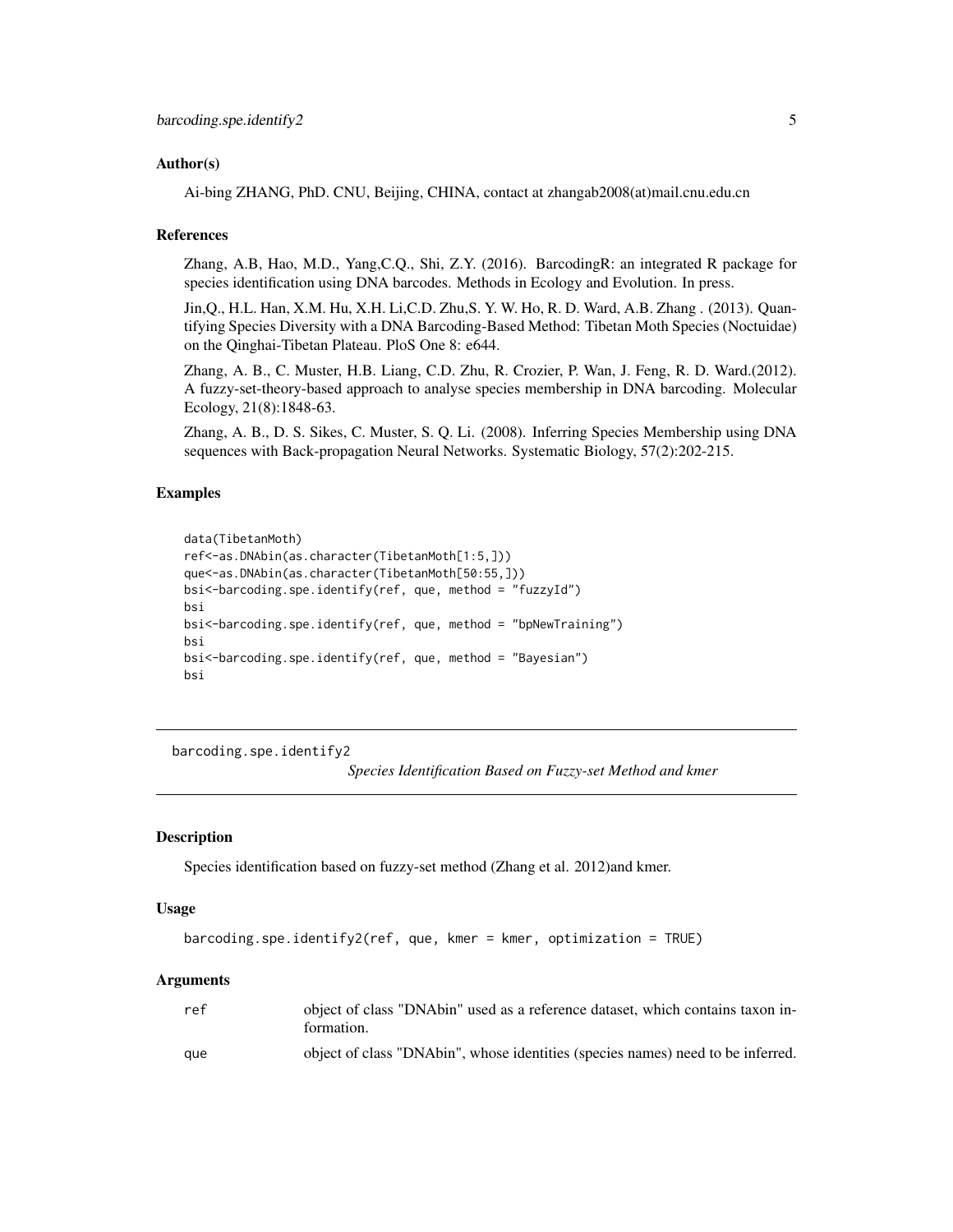| kmer         | a numeric to indicate the length of maximum kmer to try in the range of 1 to<br>kmer in case of optimization $=$ TRUE, otherwise, only a certain length of kmer<br>is used. |
|--------------|-----------------------------------------------------------------------------------------------------------------------------------------------------------------------------|
| optimization | a character string, indicating whether different length of kmer (up to kmer) will<br>be used or just a specified length of kmer will be used.                               |

# Value

a list indicating the identified species.

#### Note

read.dna() from package ape was used to obtain DNAbin object for unaligned non-coding barcodes.

#### Author(s)

Ai-bing ZHANG, Cai-qing YANG, Meng-di HAO, CNU, Beijing, CHINA, contact at zhangab2008 (at) mail. cnu. edu. cn.

#### References

Zhang, A.B, Hao, M.D., Yang,C.Q., Shi, Z.Y. (2016). BarcodingR: an integrated R package for species identification using DNA barcodes. Methods in Ecology and Evolution. In press.

Jin,Q., H.L. Han, X.M. Hu, X.H. Li,C.D. Zhu,S. Y. W. Ho, R. D. Ward, A.B. Zhang . (2013).Quantifying Species Diversity with a DNA Barcoding-Based Method: Tibetan Moth Species (Noctuidae) on the Qinghai-Tibetan Plateau. PloS One 8: e644.

Zhang, A. B., C. Muster, H.B. Liang, C.D. Zhu, R. Crozier, P. Wan, J. Feng, R. D. Ward.(2012). A fuzzy-set-theory-based approach to analyse species membership in DNA barcoding. Molecular Ecology, 21(8):1848-63.

Zhang, A. B., D. S. Sikes, C. Muster, S. Q. Li. (2008). Inferring Species Membership using DNA sequences with Back-propagation Neural Networks. Systematic Biology, 57(2):202-215.

```
data(pineMothITS2)
ref<-pineMothITS2
que<-ref
spe.id<-barcoding.spe.identify2(ref,que, kmer = 1, optimization = FALSE)
spe.id
```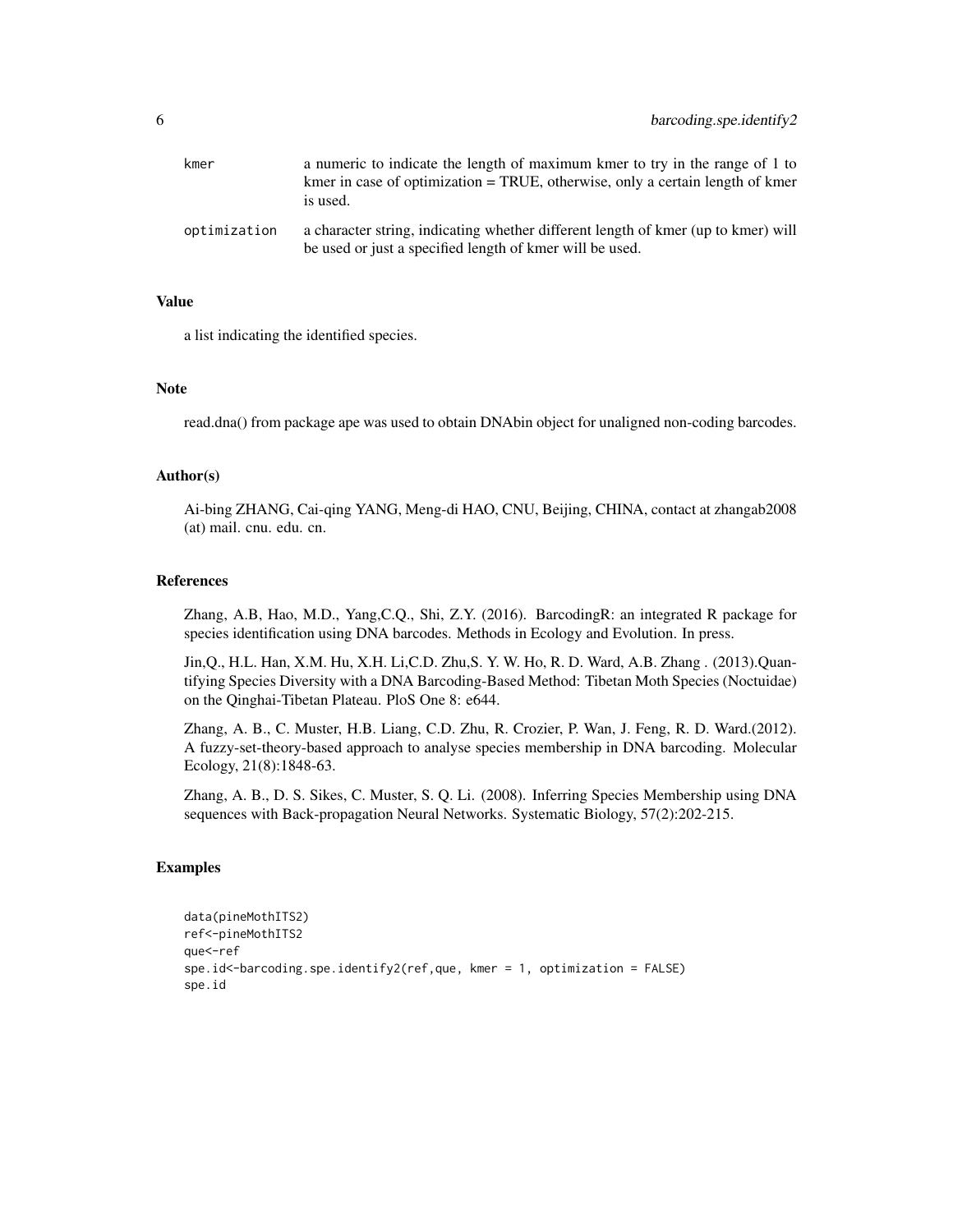<span id="page-6-0"></span>

#### Description

Species identification using BP-based method for both protein-coding barcodes, for instance, COI, and non-coding barcodes, such as, ITS, using kmer statistics.

#### Usage

```
bbsik(ref, que, kmer = kmer, UseBuiltModel = FALSE, lr = 5e-05,
 maxit = 1e+06
```
# Arguments

| ref           | object of class "DNAbin" used as a reference dataset, which contains taxon in-<br>formation. |
|---------------|----------------------------------------------------------------------------------------------|
| que           | object of class "DNAbin", which needs to be inferred.                                        |
| kmer          | a numeric indicating the length of kmer used.                                                |
| UseBuiltModel | logic value to indicate whether a built model is used or not.                                |
| 1r            | parameter for weight decay. Default 5e-5.                                                    |
| maxit         | maximum number of iterations. Default 1e+6.                                                  |

#### Value

a list containing model parameters used, species identification success rates using references, query sequences, species inferred, and corresponding confidence levels (bp probability for BP-based method).

# Author(s)

Ai-bing ZHANG, Meng-di HAO, Cai-qing YANG, CNU, Beijing, CHINA. zhangab2008 (at) mail. cnu. edu.cn

# References

Zhang, A. B., D. S. Sikes, C. Muster, S. Q. Li. (2008). Inferring Species Membership using DNA sequences with Back-propagation Neural Networks. Systematic Biology, 57(2):202-215.

```
data(TibetanMoth)
ref<-as.DNAbin(as.character(TibetanMoth[1:50,]))
que<-as.DNAbin(as.character(TibetanMoth[51:60,]))
out<-bbsik(ref, que, kmer = 1, UseBuiltModel = FALSE)
out
out$convergence
```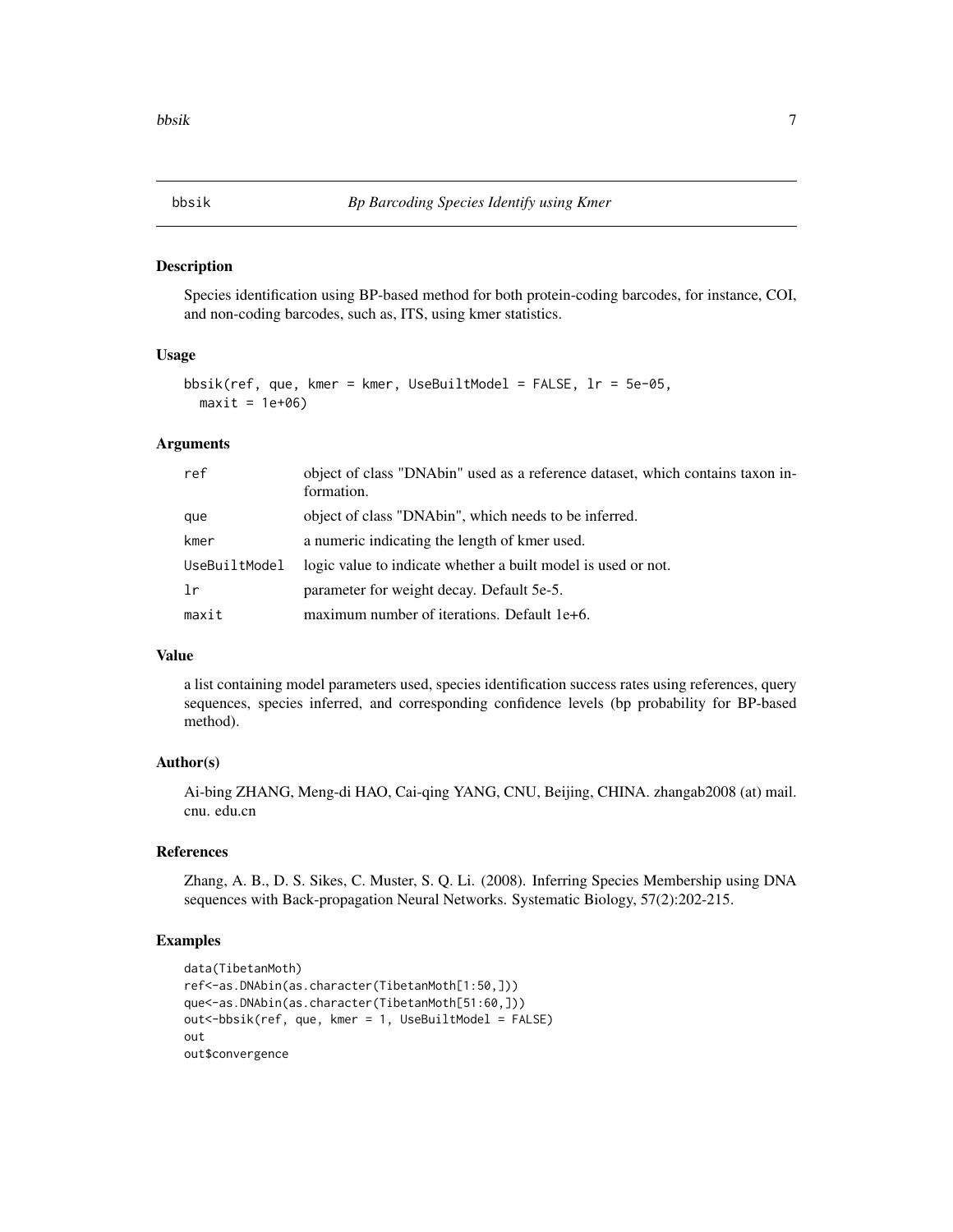# <span id="page-7-0"></span>8 char2NumVector

```
out$success.rates.ref
data(pineMothITS2)
ref<-pineMothITS2
que<-pineMothITS2
out<-bbsik(ref, que, kmer = 1, UseBuiltModel = FALSE)
out
out$convergence
out$success.rates.ref
```
char2NumVector *Character to Integer Vector*

# Description

Conversion from a character vector to an integer vector.

# Usage

char2NumVector(c)

# Arguments

c character vector.

# Value

an integer vector.

# Author(s)

Ai-bing ZHANG, PhD. CNU, Beijing, CHINA. zhangab2008 (at) mail. cnu. edu.cn.

# References

zhangab2008 (at) mail. cnu. edu. cn.

```
c<-c("a","a","b")
num<-char2NumVector(c)
num
```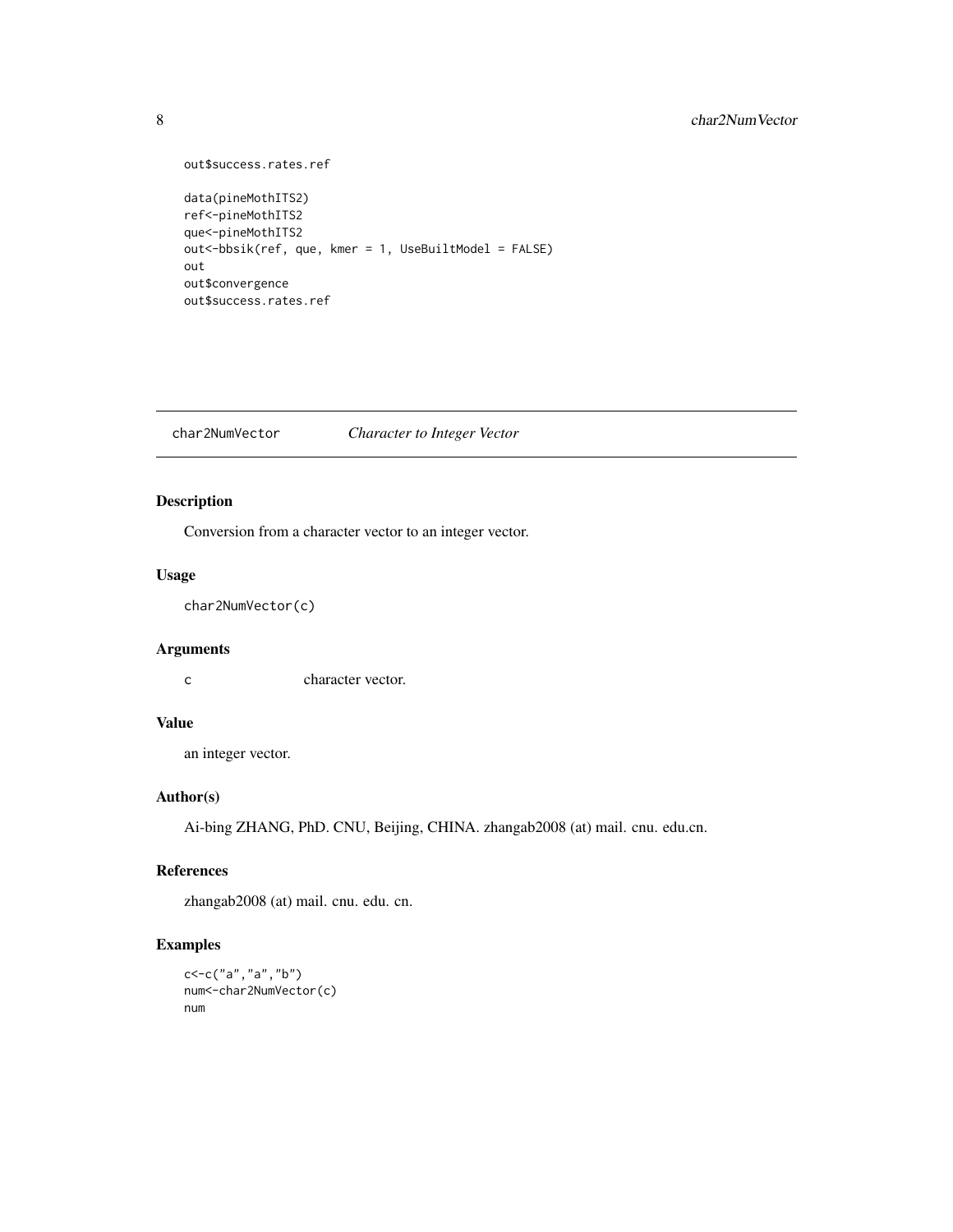<span id="page-8-0"></span>compare2delimitations *Comparision between two Delimitations*

#### Description

Comparision between two delimitations of a group of samples, for instance, traditionally morphological delimitation and molecular delimitation (MOTU).

#### Usage

compare2delimitations(deli1, deli2)

#### Arguments

| deli1 | a character array (vector), containing a set of, for example, morphological iden-<br>tification (species names), to compare with |
|-------|----------------------------------------------------------------------------------------------------------------------------------|
| deli2 | a character array (vector), containing a set of, molecular delimitation (MOTU).                                                  |

# Value

a list containing the adjusted Rand index comparing the two partitions (a scalar). This index has zero expected value in the case of random partition, and it is bounded above by 1 in the case of perfect agreement between two partitions; the numbers of matches, splits,merges, and corresponding percentage.

#### Note

This is for the same set of samples with two partitions/delimitations.

# Author(s)

Ai-bing ZHANG, PhD. CNU, Beijing, CHINA.

# References

L. Hubert and P. Arabie (1985) Comparing Partitions, Journal of the Classification 2:193-218.

```
deli1<-c(1,1,1,1,1,1)
deli2<-c(1,1,2,1,1,3)
out<-compare2delimitations(deli1,deli2)
out
```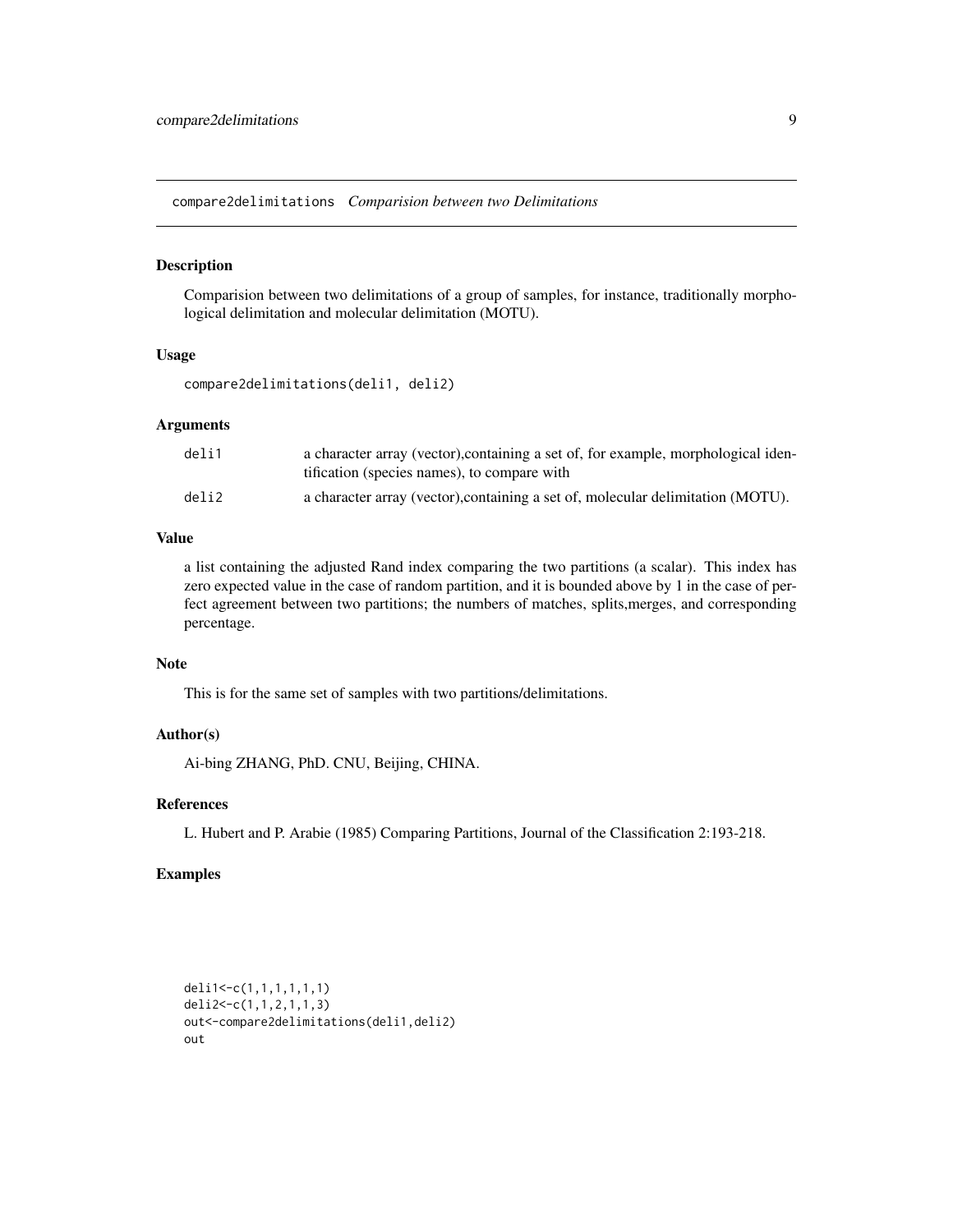#### <span id="page-9-0"></span>Description

Make consensus for identifications from two or more methods, usually for a set of query sequences.

# Usage

consensus.identify(identifiedBy2orMore)

# Arguments

identifiedBy2orMore

an object of class "data.frame", containing (queIDs, as rownames), identified-ByMethod1,identifiedByMethod2,and so on.

# Value

a data frame with consensus.identification, and corresponding votes.

#### Note

Suitable for case where a set of queries were identified by more than two methods.

# Author(s)

Ai-bing ZHANG, PhD. CNU, Beijing, CHINA, contact at zhangab2008(at)mail.cnu.edu.cn

# Examples

```
queIDs<-c("q1","q2","q3")
```
bp<-c("sp1","sp1","sp1") bpk<-c("sp1","sp1","sp2") bayes<-c("sp2","sp1","sp3") fuzzyID<-c("sp1","sp1","sp2") identifiedBy2orMore<-data.frame(bp=bp,bpk=bpk,bayes=bayes,fuzzyID=fuzzyID) rownames(identifiedBy2orMore)<-queIDs<-c("q1","q2","q3") ccs<-consensus.identify(identifiedBy2orMore)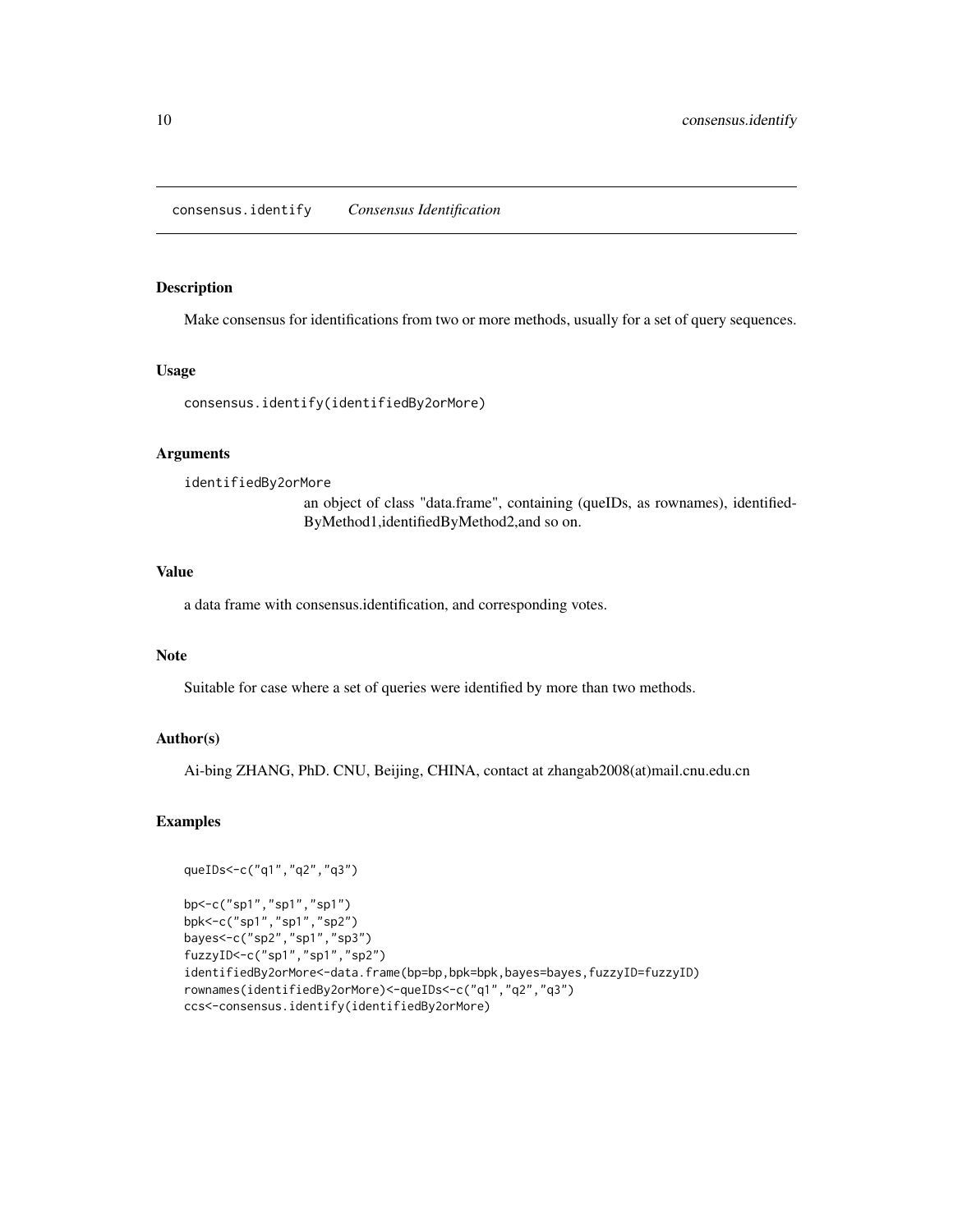<span id="page-10-0"></span>digitize.DNA *Digitize DNAbin*

# Description

Digitize an object of DNAbin.

#### Usage

digitize.DNA(seqs)

# Arguments

seqs an object of DNAbin.

# Value

a numeric matrix of DNA sequences digitized.

#### Author(s)

Ai-bing ZHANG, PhD. CNU, Beijing, CHINA.

# References

zhangab2008(at)mail.cnu.edu.cn

# Examples

```
data(TibetanMoth)
digitized.DNA<-digitize.DNA(seqs=TibetanMoth)
digitized.DNA
```
DNAbin2kmerFreqMatrix *Calculation of Kmer Frequency Matrix from DNAbin for Both Reference and Query Sequences*

# Description

Calculation of kmer frequency matrices from DNAbin for both reference and query sequences.

#### Usage

```
DNAbin2kmerFreqMatrix(ref, que, kmer = kmer)
```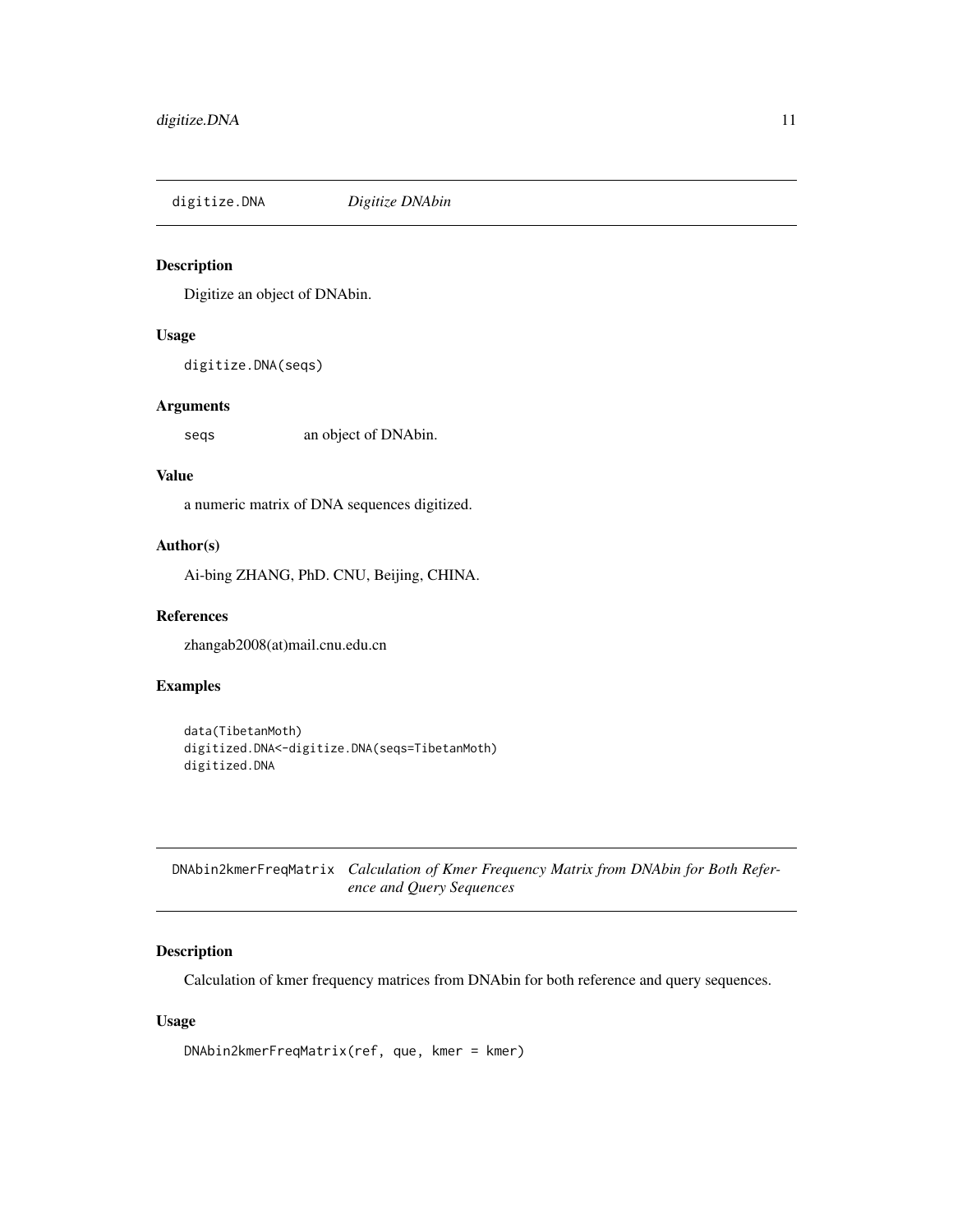#### <span id="page-11-0"></span>Arguments

| ref  | Object of class "DNAbin" used as a reference dataset, which contains taxon<br>information. |
|------|--------------------------------------------------------------------------------------------|
| aue  | Object of class "DNAbin", which needs to be inferred.                                      |
| kmer | a numeric to indicate the length of kmer used.                                             |

#### Value

kmer frequency matrices for both ref and que sequences, but only based on kmers found in ref!!! new kmers in que will be ignored.

#### Author(s)

Ai-bing ZHANG, PhD. CNU, Beijing, CHINA. zhangab2008(at)mail.cnu.edu.cn

#### References

zhangab2008(at)mail.cnu.edu.cn

#### Examples

```
data(TibetanMoth)
ref<-as.DNAbin(as.character(TibetanMoth[1:50,]))
que<-as.DNAbin(as.character(TibetanMoth[51:60,]))
out<-DNAbin2kmerFreqMatrix(ref,que,kmer=3)
out
```
FMF *Fuzzy Membership Function Value*

#### Description

Calculation fuzzy membership function value given a distance from query to a potenial species, maximal intraspecific variation of the potential species theta1, and minimal interspecific distance (here, the distance between the potential species and its nearest neighbor theta2) (fuzzy-set based method, Zhang et al. 2012), different definition of distances could also be used.

#### Usage

```
FMF(xtheta12)
```
# Arguments

xtheta12 a numerical vector containing three elements, a distance from query to a potenial species, maximal or sd of intraspecific variation of the potential species theta1,minimal or mean interspecific distance.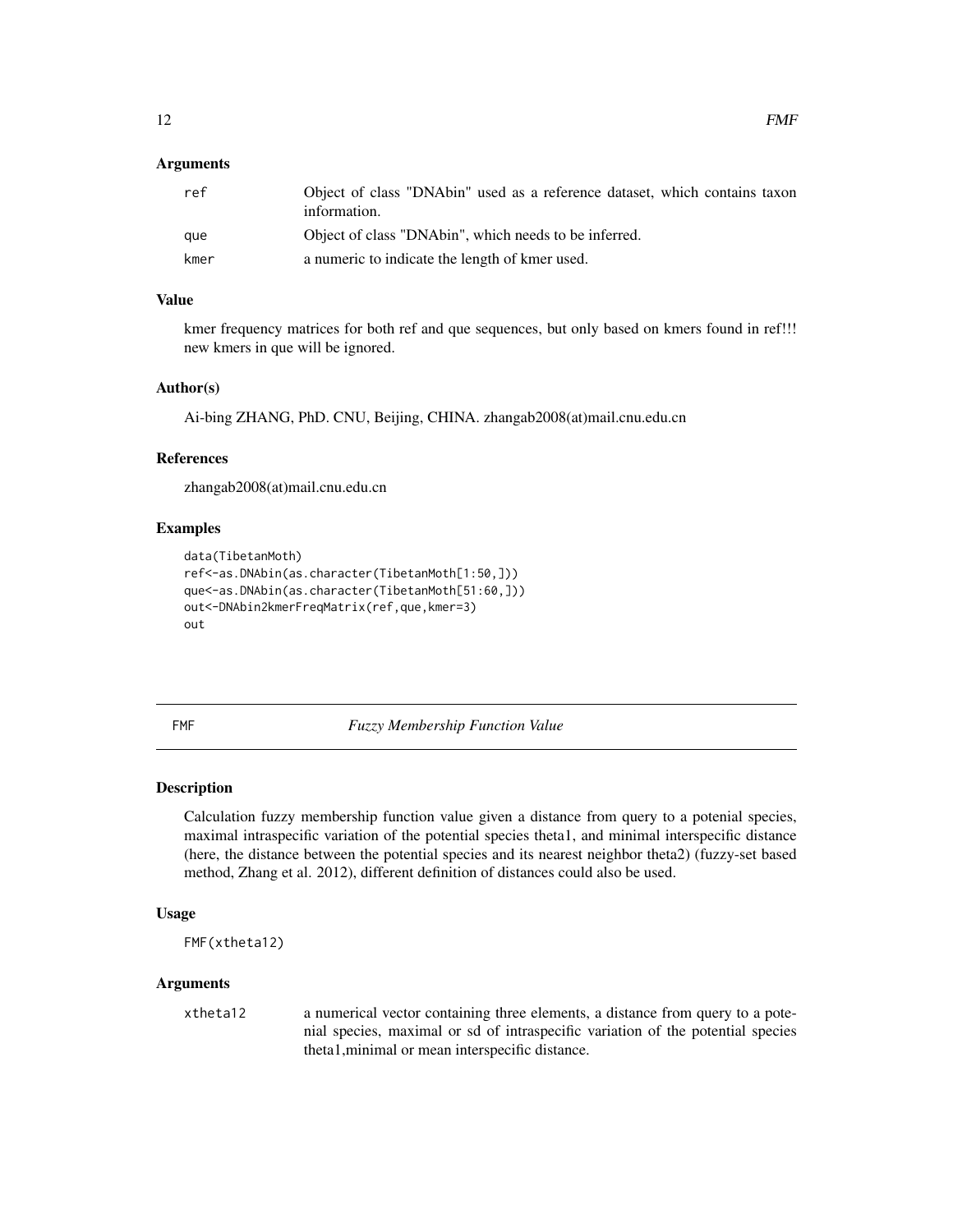#### <span id="page-12-0"></span> $FMFtheta12$  13

# Value

a numeric between 0 and 1.

## Note

different definitions of distances could also be used.

#### Author(s)

Ai-bing ZHANG, Zhi-yong SHI. CNU, Beijing, CHINA, contact at zhangab2008(at)mail.cnu.edu.cn

#### References

Zhang, A. B., C. Muster, H.B. Liang, C.D. Zhu, R. Crozier, P. Wan, J. Feng, R. D. Ward.(2012). A fuzzy-set-theory-based approach to analyse species membership in DNA barcoding. Molecular Ecology, 21(8):1848-63.

#### Examples

```
xtheta12<-c(0.6289163,0.1465522,0.6379375)
FMF.out<-FMF(xtheta12)
FMF.out
```
FMFtheta12 *Calculate Intraspecific and Interspecific Variation*

#### Description

Calculation intraspecific variation (sd) of the potential species theta1, and mean interspecific distance (here, the mean distance between the potential species and its nearest neighbor theta2) (fuzzyset based method,slightly modified from Zhang et al. 2012). The calculation was done for all species in the reference dataset.

#### Usage

FMFtheta12(ref)

#### Arguments

ref object of class "DNAbin" used as a reference dataset, which contains taxon information.

# Value

a data frame containing intraspecific (sd, theta1) and interspefic variation (mean) of all species, and their corresponding nearest neighbor (NN).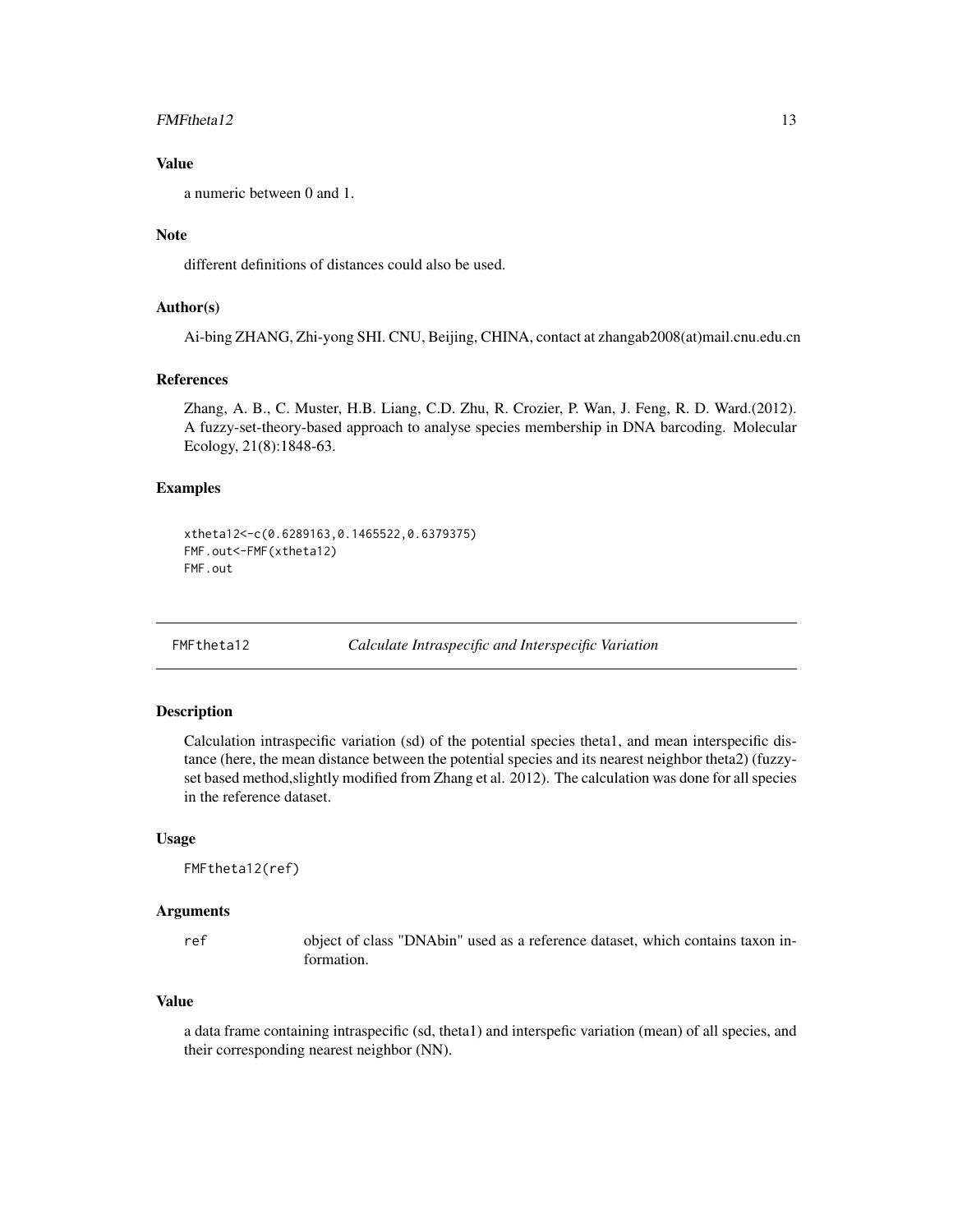#### <span id="page-13-0"></span>Author(s)

Ai-bing ZHANG, PhD. CNU, Beijing, CHINA, contact at zhangab2008 (at) mail.cnu.edu.cn.

# References

Zhang, A. B., C. Muster, H.B. Liang, C.D. Zhu, R. Crozier, P. Wan, J. Feng, R. D. Ward.(2012). A fuzzy-set-theory-based approach to analyse species membership in DNA barcoding. Molecular Ecology, 21(8):1848-63.

#### Examples

```
data(TibetanMoth)
ref<-as.DNAbin(as.character(TibetanMoth[1:50,]))
FMF.theta12<-FMFtheta12(ref)
FMF.theta12
```
NAMES *Extracts Lables of Samples*

#### Description

Extract sequence names from different objects of DNAbin, including generated from fasta2DNAbin() (package:adegenet), and read.dna() (package:ape).

#### Usage

NAMES(seqs)

#### Arguments

seqs object of class "DNAbin", generated from fasta2DNAbin() (package:adegenet), and read.dna() (package:ape).

# Value

```
a character string array/vector.
```
#### Author(s)

Ai-bing ZHANG, PhD. CNU, Beijing, CHINA.

#### References

zhangab2008(at)mail.cnu.edu.cn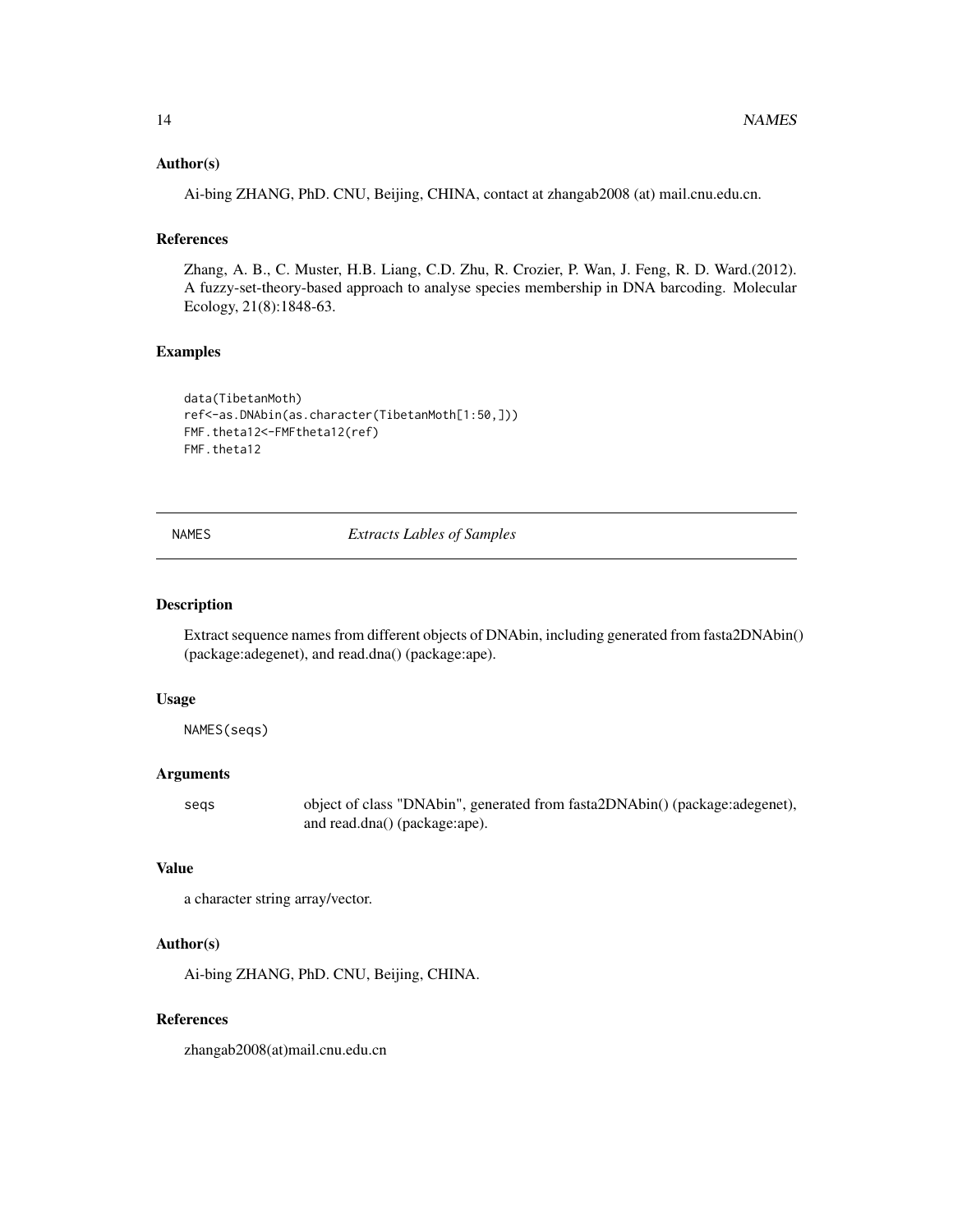# <span id="page-14-0"></span>optimize.kmer 15

# Examples

```
data(TibetanMoth)
seqNames<-NAMES(TibetanMoth)
seqNames
```
optimize.kmer *Optimize kmer Length*

# Description

Optimize kmer length by trying kmers which length is in the range from 1 to max.kmer. The optimal kmer will have maximal species identification success rate.

#### Usage

optimize.kmer(ref, max.kmer = max.kmer)

# Arguments

| ref      | object of class "DNAbin" used as a reference dataset, which contains taxon in-<br>formation. |
|----------|----------------------------------------------------------------------------------------------|
| max.kmer | a numeric to indicate the length of maximal kmer.                                            |

#### Value

a numeric indicating the optimal kmer in the range examined.

#### Author(s)

Ai-bing ZHANG, Cai-qing YANG, Meng-di HAO, CNU, Beijing, CHINA.

# References

zhangab2008 (at) mail. cnu. edu. cn/zhangab2008 (at) gmail.com.

```
data(TibetanMoth)
ref<-TibetanMoth[1:10,]
optimial.kmer<-optimize.kmer(ref,max.kmer=5)
```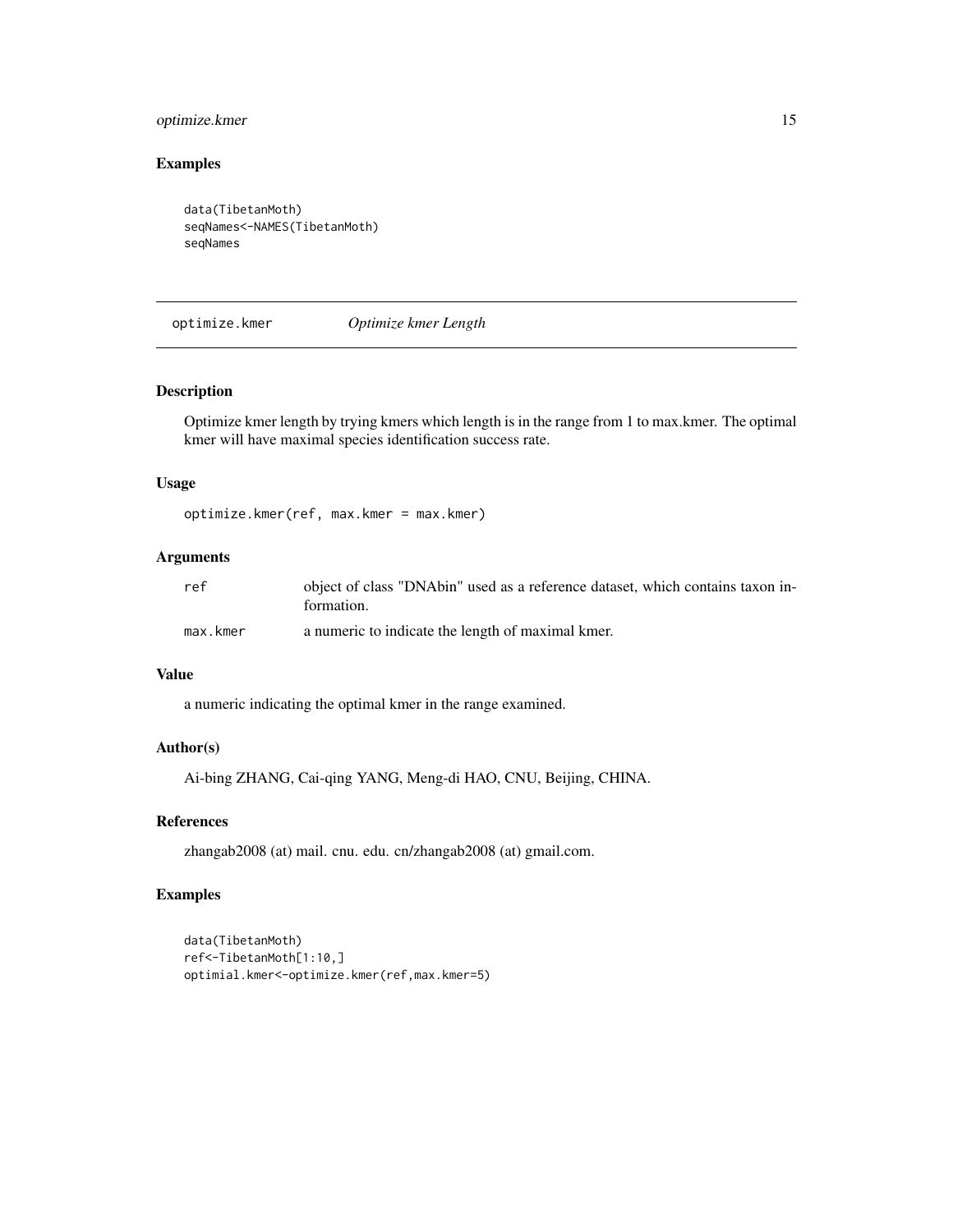<span id="page-15-0"></span>

# Description

COI DNA barcodes of Pine Moth in China.

#### Usage

data("pineMothCOI")

#### Format

The format is: 'DNAbin' raw [1:140, 1:652] a t a a  $\dots$  - attr(\*, "dimnames")=List of 2  $\ldots$ \$ : chr [1:140] "A111,Lasiocampidae\_Dendrolimus\_punctatus" "A22,Lasiocampidae\_Dendrolimus\_punctatus" "A23,Lasiocampidae\_Dendrolimus\_punctatus" "A27,Lasiocampidae\_Dendrolimus\_punctatus" ... ..\$ : NULL

# Details

COI DNA barcodes of Pine Moth (Lasiocampidae) in China.

#### Source

http://dx.plos.org/10.1371/journal.pone.0064428.

#### References

Dai Q-Y, Gao Q, Wu C-S, Chesters D, Zhu C-D, and A.B. Zhang\*. (2012) Phylogenetic Reconstruction and DNA Barcoding for Closely Related Pine Moth Species (Dendrolimus) in China with Multiple Gene Markers. PLoS ONE 7(4): e32544.

# Examples

data(pineMothCOI) pineMothCOI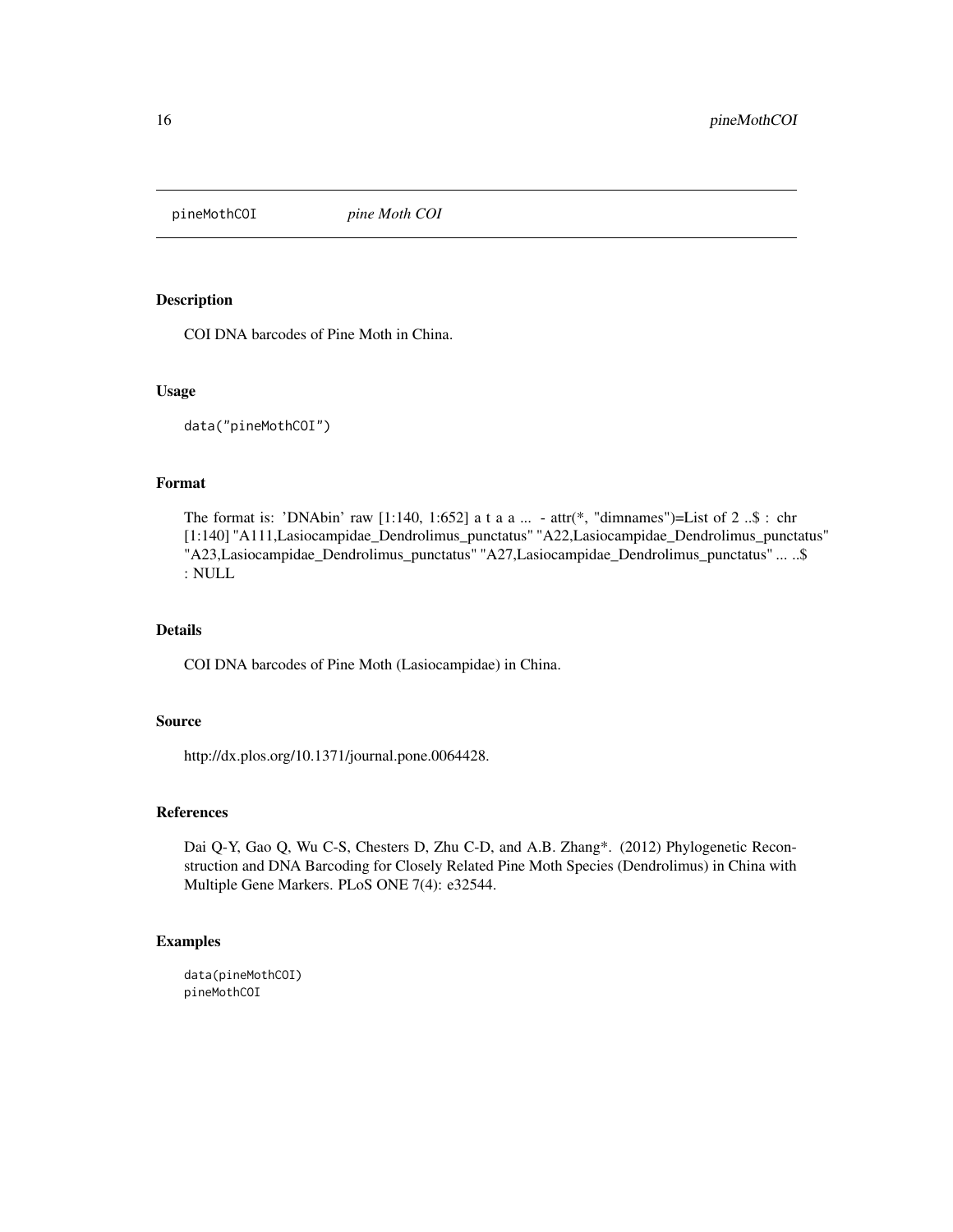<span id="page-16-0"></span>pineMothITS1 *pine Moth ITS1*

#### Description

ITS1 sequences of seven closely related pine moths species sampled through China.

#### Usage

```
data("pineMothITS1")
```
# Format

The format is: List of 69 \$ A43,Lasiocampidae\_ Dendrolimus\_ punctatus: raw [1:698] 48 48 48 28 ... \$ A54,Lasiocampidae\_ Dendrolimus\_ punctatus: raw [1:696] 48 18 28 18 ... - attr(\*, "class")= chr "DNAbin"

#### Details

ITS1 used as DNA barcodes for closely related rine moth species (Dendrolimus) in China.

#### Source

http://dx.plos.org/ 10.1371/ journal.pone.0064428.

# References

Dai Q-Y, Gao Q, Wu C-S, Chesters D, Zhu C-D, and A.B. Zhang\*. (2012) Phylogenetic Reconstruction and DNA Barcoding for Closely Related Pine Moth Species (Dendrolimus) in China with Multiple Gene Markers. PLoS ONE 7(4): e32544.

#### Examples

data(pineMothITS1) pineMothITS1

pineMothITS2 *pine Moth ITS2*

# Description

ITS2 sequences of seven closely related pine moths species sampled in China.

#### Usage

data("pineMothITS2")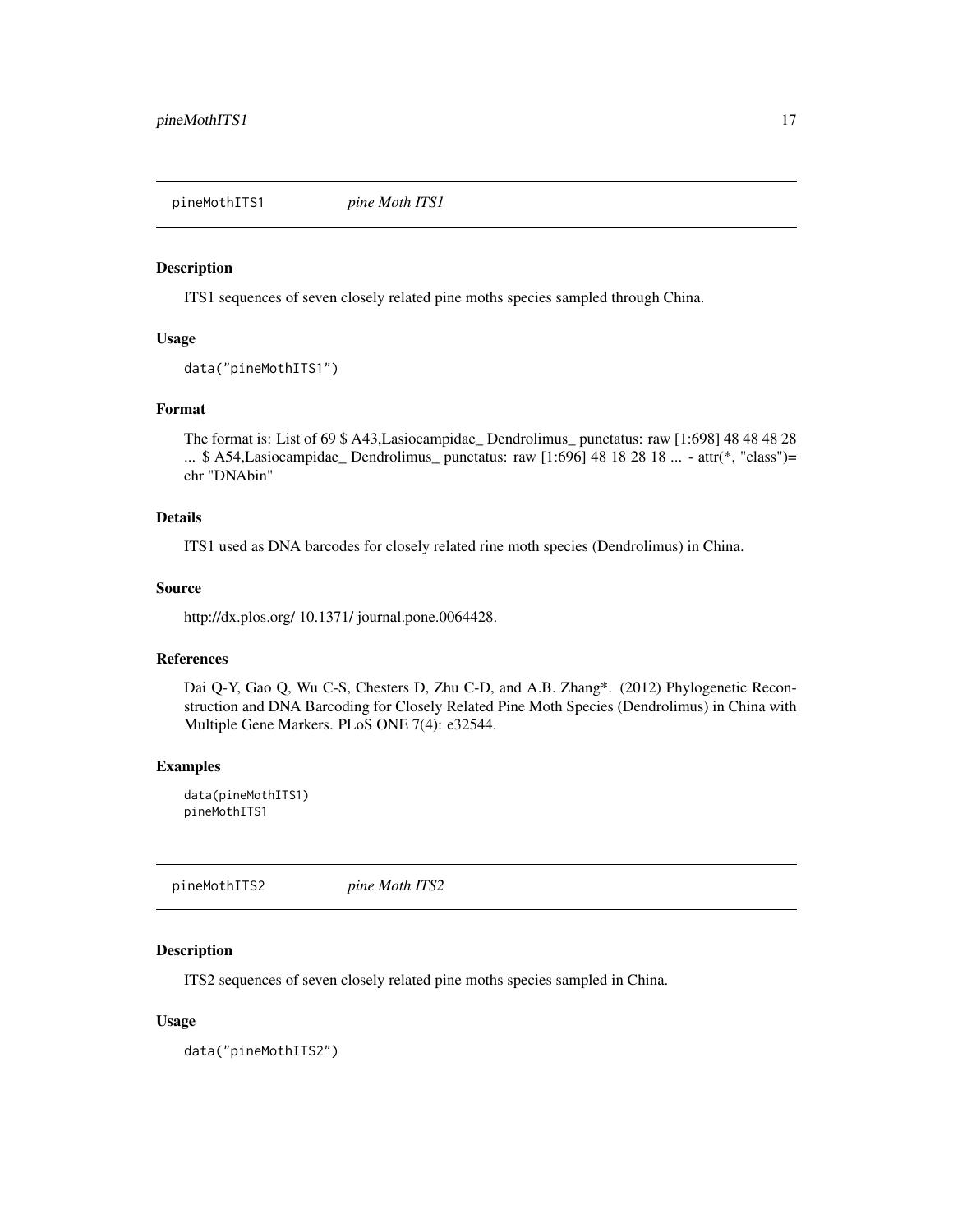#### <span id="page-17-0"></span>Format

The format is: List of 97 \$ A22,Lasiocampidae\_ Dendrolimus\_ punctatus: raw [1:568] 48 48 48 28 ... \$ A23,Lasiocampidae\_ Dendrolimus\_ punctatus: raw [1:574] 48 18 28 18 ... \$ A29,Lasiocampidae\_ Dendrolimus\_ punctatus: raw [1:569] 88 48 48 48 ... \$ A52,Lasiocampidae\_ Dendrolimus\_ punctatus: raw [1:570] 48 18 28 18 ... - attr(\*, "class")= chr "DNAbin"

#### Details

ITS2 used as DNA barcodes for closely related rine moth species (Dendrolimus) in China.

#### Source

http://dx.plos.org /10.1371/ journal.pone.0064428.

# References

Dai Q-Y, Gao Q, Wu C-S, Chesters D, Zhu C-D, and A.B. Zhang\*. (2012) Phylogenetic Reconstruction and DNA Barcoding for Closely Related Pine Moth Species (Dendrolimus) in China with Multiple Gene Markers. PLoS ONE 7(4): e32544.

#### Examples

data(pineMothITS2) pineMothITS2

sample.ref *Sample Random Datasets from References (DNAbin)*

#### Description

Randomly sample reference data at different levels of taxon.

#### Usage

```
sample.ref(ref, sample.porp = 0.5, sample.level = "full")
```
#### Arguments

| ref          | Object of class "DNAbin" used as a reference dataset, which contains taxon<br>information.           |
|--------------|------------------------------------------------------------------------------------------------------|
| sample.porp  | a numeric value between 0 and 1, indicating proportion of samples to draw at<br>each level of taxon. |
| sample.level | a character string choosing from c("full","family","genus","species").                               |

#### Value

a list containing the selected samples and the samples left, in DNAbin format stored in a matrix or a list.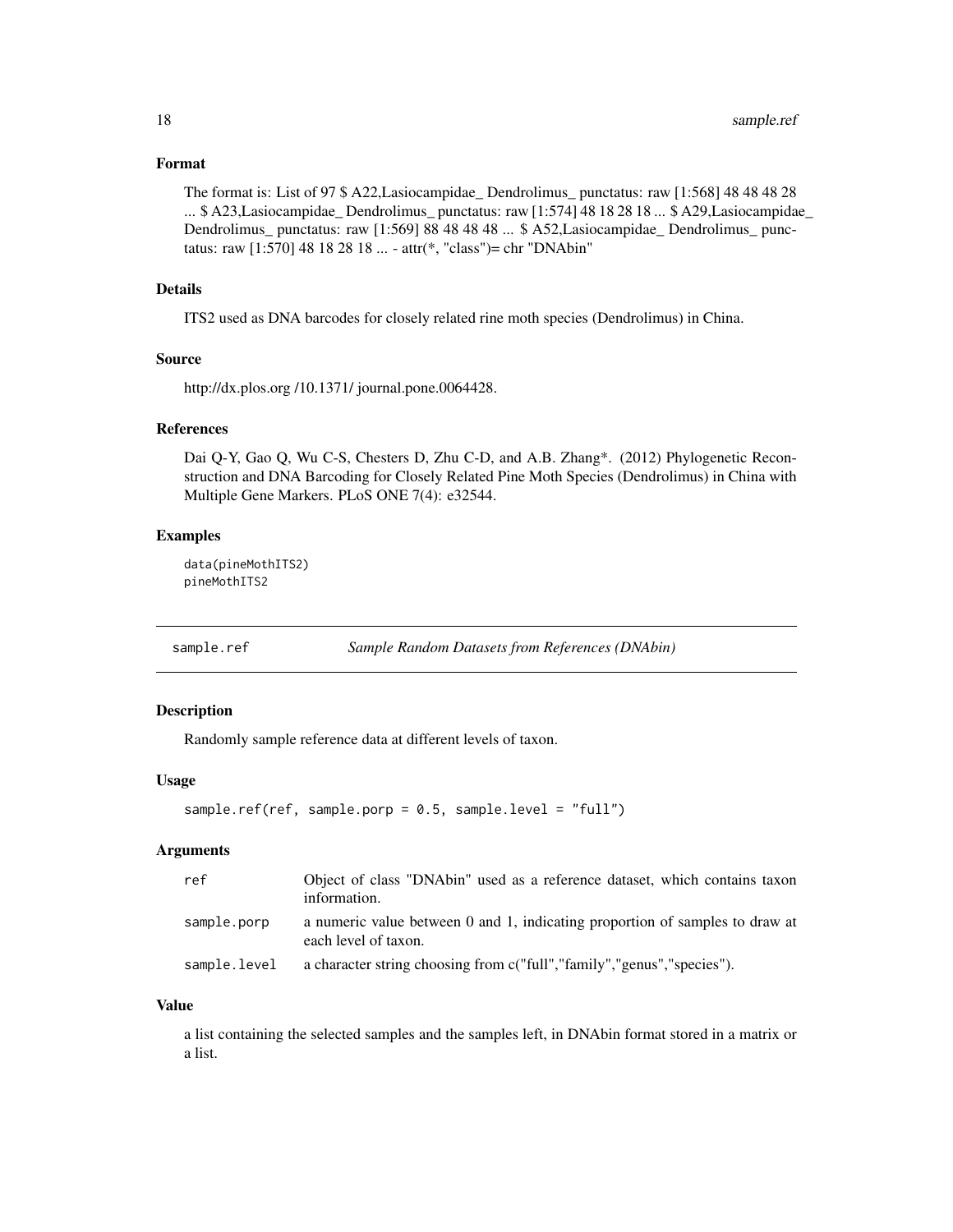#### <span id="page-18-0"></span>save.ids 19

# Note

the ref must contain information on taxonomy, in format like, ">LS0909030M,Noctuidae\_Himalaea\_unica", i.e., "seqID,family\_genus\_species", or ">LS0909030M,Himalaea\_unica"; in case there is only one sample/individual for a taxon level, this sample will be retained in ref.selected.

# Author(s)

Ai-bing ZHANG, PhD. CNU, Beijing, CHINA.

#### References

zhangab2008(at)mail.cnu.edu.cn;

#### Examples

```
data(TibetanMoth)
data(pineMothITS2)
ref<-TibetanMoth
ref2<-pineMothITS2
out<-sample.ref(ref,sample.porp=0.5,sample.level="full")
out
out2<-sample.ref(ref2,sample.porp=0.5,sample.level="full")
out2
```
save.ids *Save Identifications*

#### Description

Output identified results to an outfile.

# Usage

```
save.ids(outfile = "identified.txt", ids)
```
#### Arguments

| outfile | character string to indicate outfile name.                                  |
|---------|-----------------------------------------------------------------------------|
| ids     | object of class "Barcoding R", which contains identified taxon information. |

# Value

no value returned,but an output file.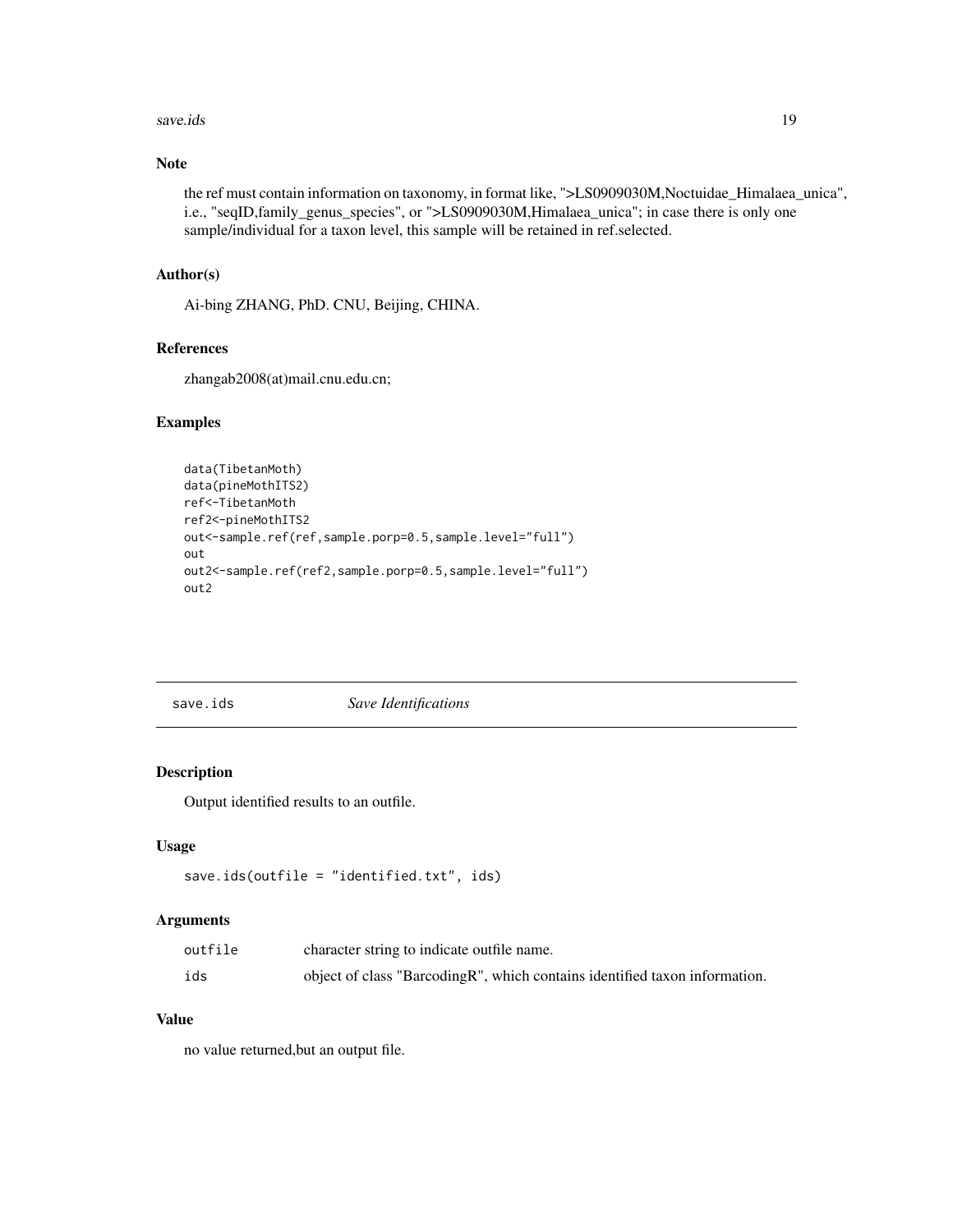#### <span id="page-19-0"></span>Author(s)

Ai-bing ZHANG, PhD. CNU, Beijing, CHINA.

#### References

zhangab2008(at)mail.cnu.edu.cn

# See Also

barcoding.spe.identify()

#### Examples

```
data(TibetanMoth)
ref<-as.DNAbin(as.character(TibetanMoth[1:50,]))
que<-as.DNAbin(as.character(TibetanMoth[50:60,]))
bsi<-barcoding.spe.identify(ref, que, method = "fuzzyId")
bsi
save.ids(outfile="identified.txt",bsi)
```
summarize.ref *Summarize Reference Data*

# Description

Summarize taxon information, sequence statistics,barcodes numbers per species for reference dataset.

# Usage

```
summarize.ref(ref, taxonStat = TRUE, seqStat = TRUE, barcodeStat = TRUE)
```
# Arguments

| ref         | object of class "DNAbin" used as a reference dataset, which contains taxon in-<br>formation |
|-------------|---------------------------------------------------------------------------------------------|
| taxonStat   | logic value to indicate whether the item is calculated                                      |
| segStat     | logic value to indicate whether the item is calculated                                      |
| barcodeStat | logic value to indicate whether the item is calculated                                      |

#### Value

a list containing taxon statistics, sequence statistics, population parameters,barcoding statistics ()

#### Author(s)

Ai-bing ZHANG, Meng-di HAO, CNU, Beijing, CHINA.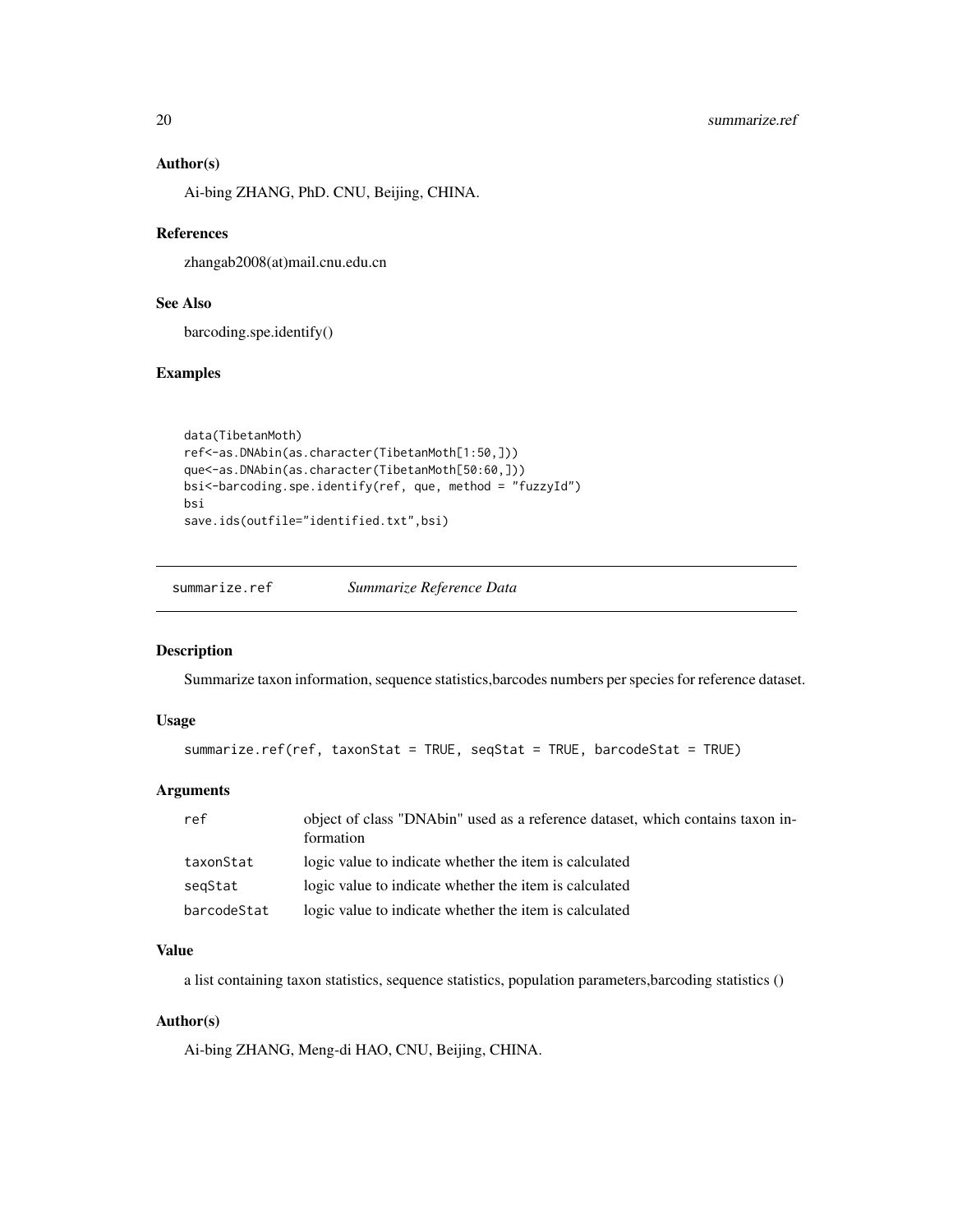#### <span id="page-20-0"></span> $TDR2$  21

# References

zhangab2008(at)mail.cnu.edu.cn./zhangab2008(at)gmail.com.

# Examples

```
data(TibetanMoth)
s.r<-summarize.ref(TibetanMoth,taxonStat=TRUE,seqStat=TRUE,barcodeStat=TRUE)
s.r
```
TDR2 *TDR2 Species Membership Value*

# Description

To calculate TDR value for a set of queries and one potential species. Its value is in the range of [0,1], 0 indicates extremly weak species membership, values close 1 indicating strong species membership.

#### Usage

TDR2(oneSpe, que, boot, boot2)

#### Arguments

| oneSpe | object of class "DNAbin" which contains DNA sequences from one species                    |
|--------|-------------------------------------------------------------------------------------------|
| que    | object of class "DNAbin" which contains DNA sequences different samples                   |
| boot   | a numeric value indicating times of resampling along sequence columns                     |
| boot2  | a numeric value indicating times of resampling along sequence rows (different<br>samples) |

# Value

a numeric vector represents TDR values for each query against the species

#### Note

oneSpe and que should be the same in sequence length, i.e., they should be aligned in prior. It's strongly recommended that oneSpe should have large enough sample size,e.g., 20.

# Author(s)

Ai-bing ZHANG, PhD. CNU, Beijing, CHINA, contact at zhangab2008(at)mail.cnu.edu.cn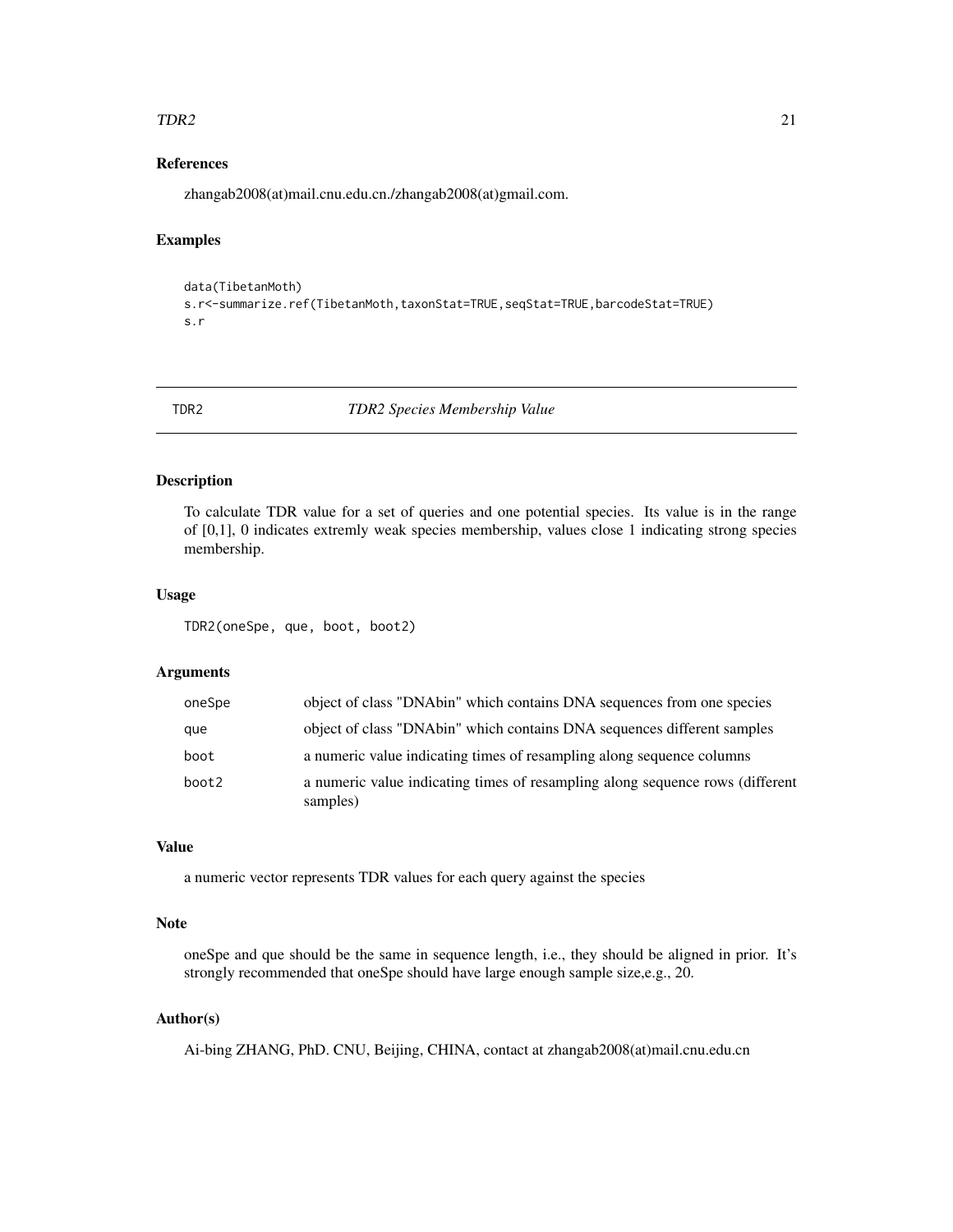#### <span id="page-21-0"></span>References

Jin Q, L,J.He, A.B. Zhang\* (2012). A Simple 2D Non-Parametric Resampling Statistical Approach to Assess Confidence in Species Identification in DNA Barcoding-An Alternative to Likelihood and Bayesian Approaches. PLoS ONE 7(12): e50831. doi:10.1371/ journal. pone. 0050831. http://dx.plos.org/ 10.1371/ journal. pone. 0050831.

#### Examples

```
data(TibetanMoth)
sampleSpeNames<-NAMES(TibetanMoth)
Spp<-gsub(".+,","",sampleSpeNames)
oneSpe<-TibetanMoth[grep("Macdunnoughia_crassisigna", Spp, value = FALSE,fixed = TRUE),]
oneSpe<-as.DNAbin(as.character(oneSpe[1:5,]))
que<-TibetanMoth[grep("Agrotis_justa", Spp, value = FALSE,fixed = TRUE),]
que2<-oneSpe[1:2,]
out<-TDR2(oneSpe,que, boot=10,boot2=10) ### true false identification
```
TibetanMoth *Tibetan Moth*

#### Description

COI DNA barcodes of Tibetan Moth in China.

#### Usage

data("TibetanMoth")

#### Format

The format is: 'DNAbin' raw  $[1:319, 1:630]$  a t a a ... - attr(\*, "dimnames")=List of 2..\$ : chr [1:319] "LS0909030M,Noctuidae\_Himalaea\_unica" "LZ0827026M,Noctuidae\_Amphipyra\_pyramidea" "ML0829010M,Noctuidae\_Auchmis\_saga" "BM0830055M,Noctuidae\_Auchmis\_saga" ... ..\$ : NULL

#### Details

COI DNA barcodes of Tibetan Moth (Noctuidae) in China.

#### Source

http://dx.plos.org/10.1371/journal.pone.0064428.

# References

Q. Jin, H.L. Han, X.M. Hu, X.H. Li,C.D. Zhu,S. Y. W. Ho, R. D. Ward, A.B. Zhang\* . (2013).Quantifying Species Diversity with a DNA Barcoding-Based Method: Tibetan Moth Species (Noctuidae) on the Qinghai-Tibetan Plateau. PloS One 8: e644.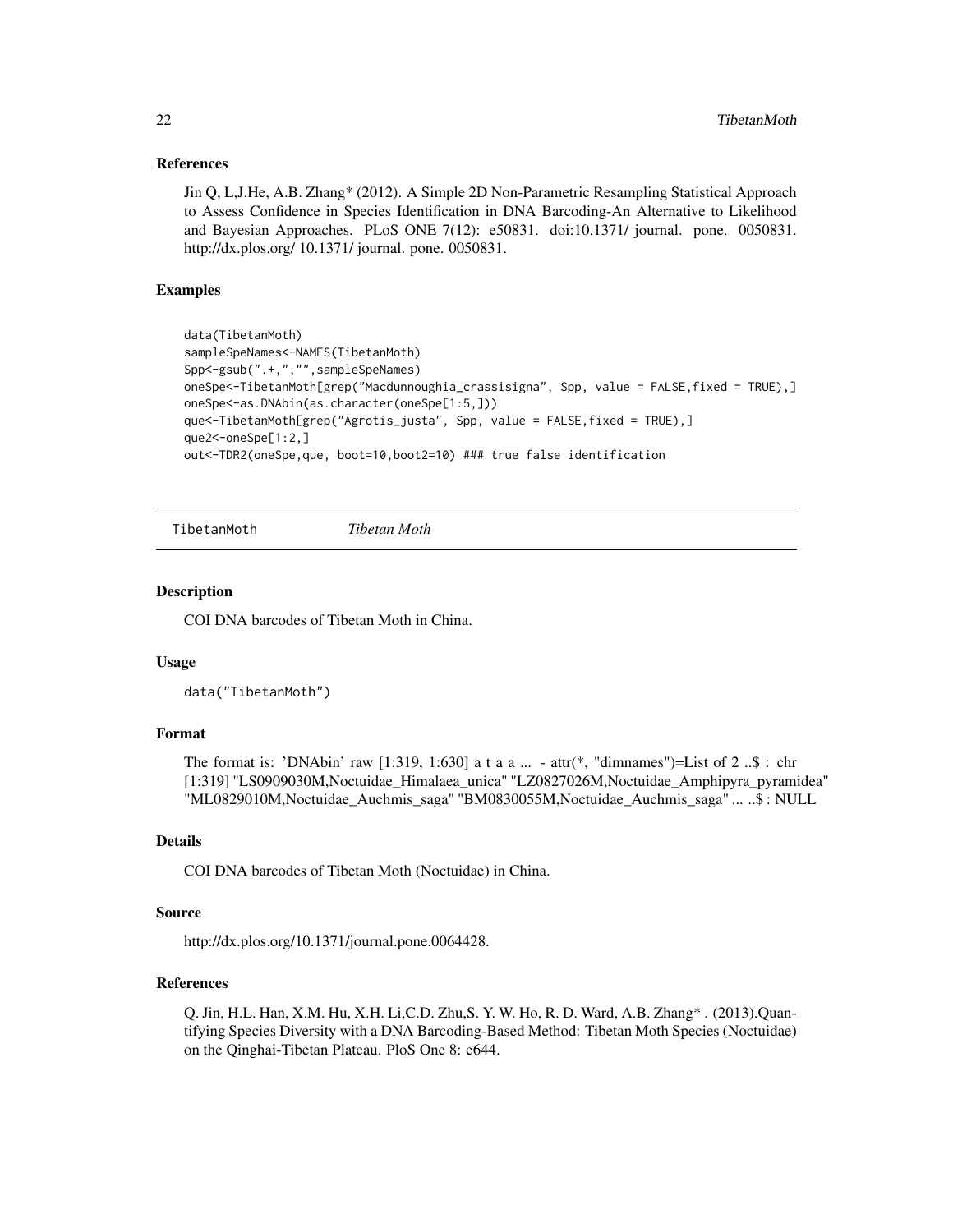# TibetanMoth 23

# Examples

data(TibetanMoth) TibetanMoth